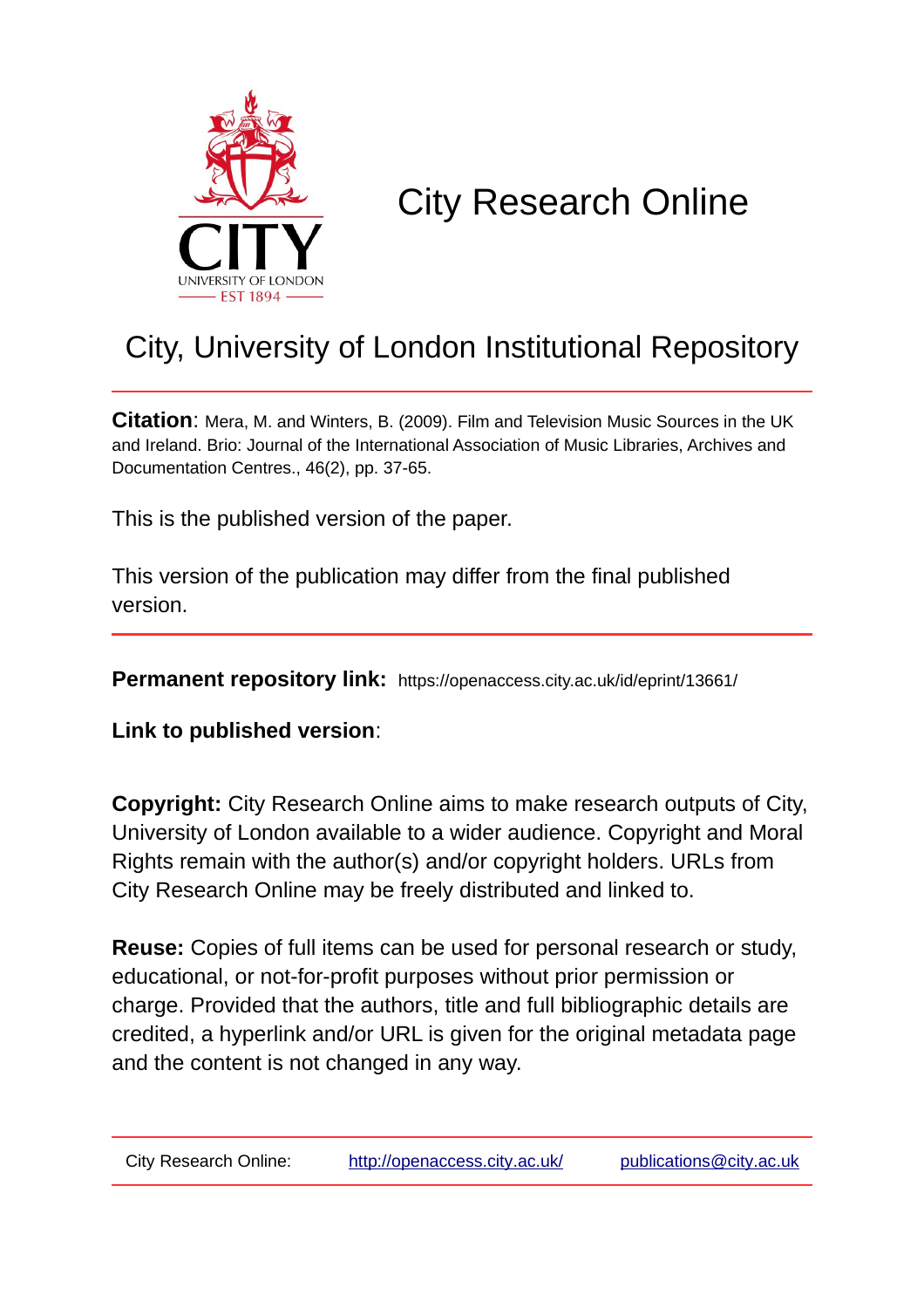Mera, M & Winters, B (2009). Film Music Sources in the UK and Ireland. Brio: Journal of the International Association of Music Libraries, Archives and Documentation Centres., 46(2),



[City Research Online](http://openaccess.city.ac.uk/)

**Original citation**: Mera, M & Winters, B (2009). Film Music Sources in the UK and Ireland. Brio: Journal of the International Association of Music Libraries, Archives and Documentation Centres., 46(2),

**Permanent City Research Online URL**: http://openaccess.city.ac.uk/13590/

## **Copyright & reuse**

City University London has developed City Research Online so that its users may access the research outputs of City University London's staff. Copyright © and Moral Rights for this paper are retained by the individual author(s) and/ or other copyright holders. All material in City Research Online is checked for eligibility for copyright before being made available in the live archive. URLs from City Research Online may be freely distributed and linked to from other web pages.

## **Versions of research**

The version in City Research Online may differ from the final published version. Users are advised to check the Permanent City Research Online URL above for the status of the paper.

## **Enquiries**

If you have any enquiries about any aspect of City Research Online, or if you wish to make contact with the author(s) of this paper, please email the team at [publications@city.ac.uk.](mailto:publications@city.ac.uk)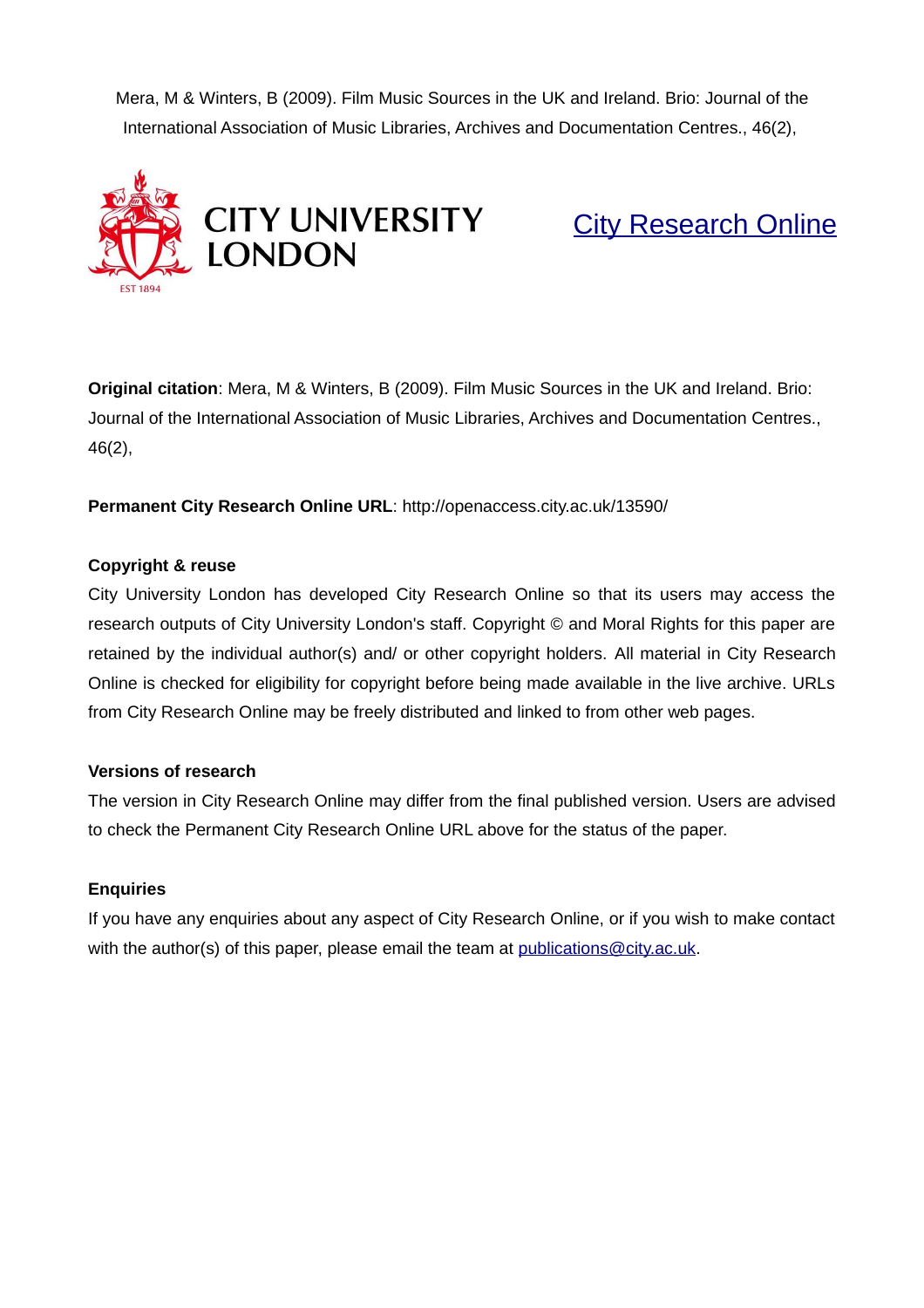## **FILM AND TELEVISION MUSIC SOURCES IN THE UK AND IRELAND**

#### *Miguel Mera and Ben Winters*

One of the chief problems inherent in studying film and television music is access to sources. A lack of published editions means that close critical engagement with traditionally-notated music is often only possible when autograph manuscripts are consulted — an activity generally undertaken by other musicologists only when specific questions about compositional process or history are asked.<sup>1</sup> While scholars working on film music are frequently also interested in these questions, simply locating sources can pose a major hurdle. Indeed, as early as 1989 Stephen Wright suggested that the lack of availability of source materials was 'the largest obstacle to the widespread advancement of film music scholarship'.<sup>2</sup>

The fact that film music scholars must frequently rely solely on aural transcription places methodological limits on the type of scholarship that takes place; the approaches and techniques that are common in other musicological disciplines are particularly challenging to the film music researcher. The lack of detailed analytical research on aspects of film music orchestration, for example, is testament to this fact. Moreover, the danger of destruction for a repertoire that is sometimes considered merely functional with few artistic ambitions is surely ever present.

With this in mind, the Music Libraries Trust invited us to undertake a short scoping study to locate film and television music sources in the UK and Ireland, with a view to ascertaining the contents of collections. What constitutes a source in this context is, admittedly, not easy to define, and our task has involved scouting the locations of not only autograph manuscript scores and cue sheets, but also audio-visual material of both analogue and digital varieties, letters, and other ephemera. A call for information was sent out using several mailing lists, and librarians and archivists were tremendously helpful in their responses. We also followed other leads, contacting private individuals associated with composer estates, or with collections of their own.

As a result of this scoping study, we are in a position to present a summary of the main film and television music collections in the UK and Ireland (see Appendix 1), to highlight the contents of several archives (namely, the BBC Music Library and The Trevor Jones/Michael Nyman Archive at the University of Leeds), and finally to offer some thoughts on the best way to

<sup>1</sup> Some of these questions are discussed in Ben Winters, 'Catching dreams: editing film scores for publication', *Journal of the Royal Musical Association* 132/1 (2007), p.115–40.

<sup>2</sup> Stephen, H. Wright 'The materials of film music: their nature and accessibility' in *Film music 1*, ed. Clifford McCarty. New York and London: Garland Publishing, 1989, p.5.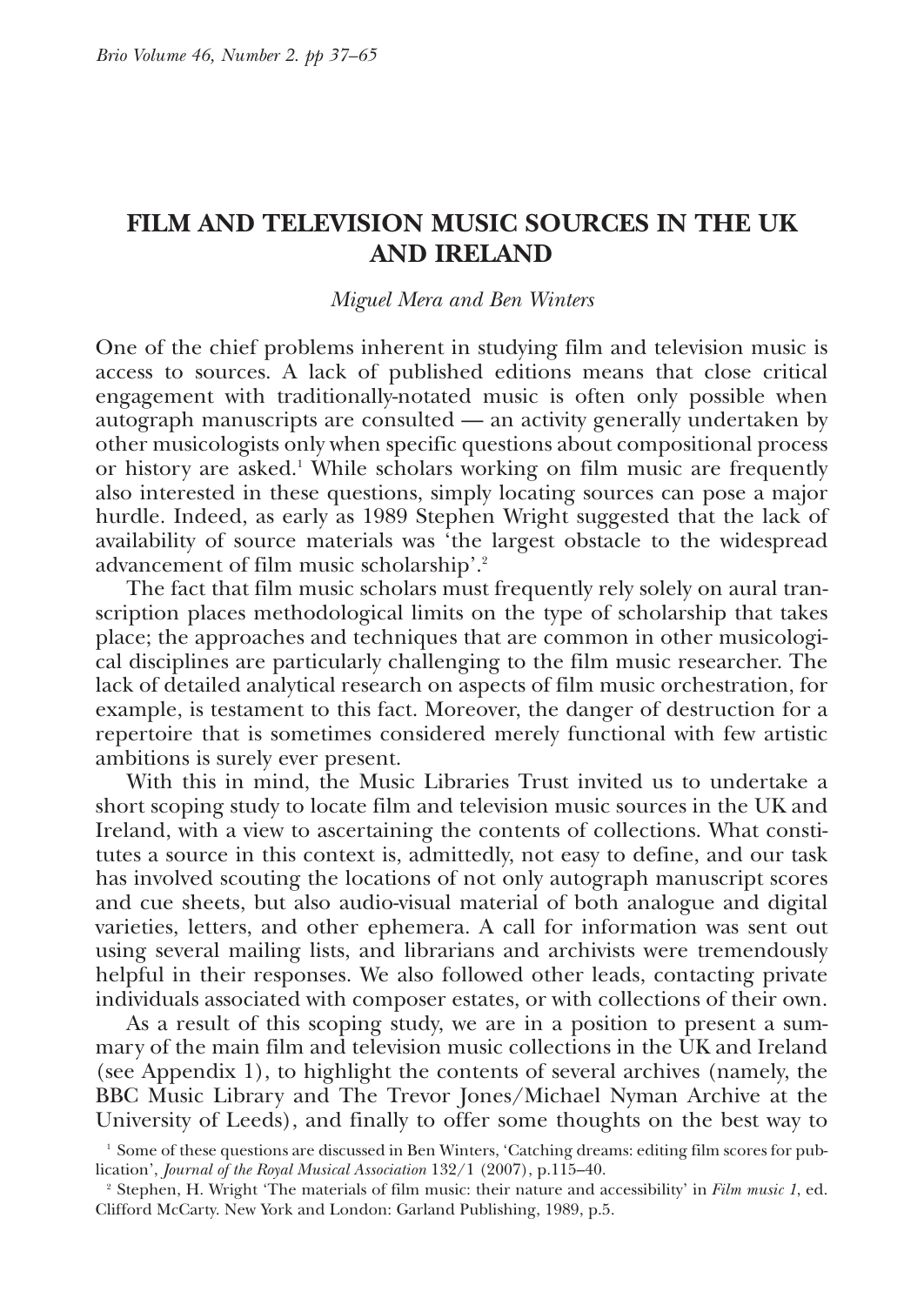ensure continued access to this material in the form of a proposed web-based research tool that would also act as a repository for ephemeral digital sources. As many of these digital materials would otherwise be lost, the need to act quickly in this regard is of paramount importance.

First, however, it is worth addressing briefly two of the specific sourcebased challenges currently facing the film and television researcher, namely: the shortcomings in cataloguing and access at certain institutions; and the problems faced when working on more recent film and television. Many collections of film and television music, for example, are catalogued in a way that makes access difficult for the scholar. At the British Film Institute, for instance, one must access the catalogue through a rather antiquated PC at the reading room in London. The catalogue is able only to give a limited description of the material held, and one must purchase a day pass in order to access it. Assessing whether the material is worth consulting is therefore particularly difficult. Likewise, the Bodleian library's Bruce Montgomery collection<sup>3</sup> is well catalogued, but is relatively unpublicised outside of Oxford University. Moreover, the catalogue is only available in a hard copy that must be consulted in the music reading room, which presents obvious problems for researchers.

These difficulties are, of course, common to all musicologists undertaking manuscript source studies, but they are particularly frustrating for the film and television music researcher. Owing to the paucity of published film/TV music material, access to the manuscript is frequently the only way to confirm the finer points of musical content (no matter how skilled a scholar is in aural transcription). When wanting to engage with the music on a level approaching the most basic analysis, therefore, access to the manuscripts is often essential. For researchers attempting to assess the feasibility of a project, determining the availability and contents of archives is thus a necessary first step, and much time can be wasted as a result of poorly catalogued or advertised collections. Although these issues in cataloguing are not, in themselves, insurmountable, and are doubtless a consequence of budgetary and time pressures, there are other issues that present greater challenges.

As alluded to above, more recent film and television music sources exist almost entirely in digital format, and materials held by individual composers and/or their representative agencies are not readily made available to researchers.<sup>4</sup> The fact that most film composers currently work on digital audio workstations, suggests that there are serious issues relating to the archiving of digital materials (such as Digital Audio Workstation or DAW files) that need to be considered. Though manuscript scores (and sometimes parts) are often preserved, potentially illuminating digital 'sketch' material may be lost forever unless a proactive approach to archiving is taken. While

<sup>3</sup> Robert Bruce Montgomery (1921–78).

<sup>4</sup> David Cooper and Ian Sapiro's work on the music of Trevor Jones discussed below is possible only because Jones has donated his collection to the University of Leeds. Similarly, Miguel Mera's work on Mychael Danna's *The Ice Storm*, which examined the evolution of the score through its digital materials, was facilitated by close contact with the composer. See Miguel Mera, *Mychael Danna's* The Ice Storm*: a film score guide* (Lanham, MD.: Scarecrow Press, 2007).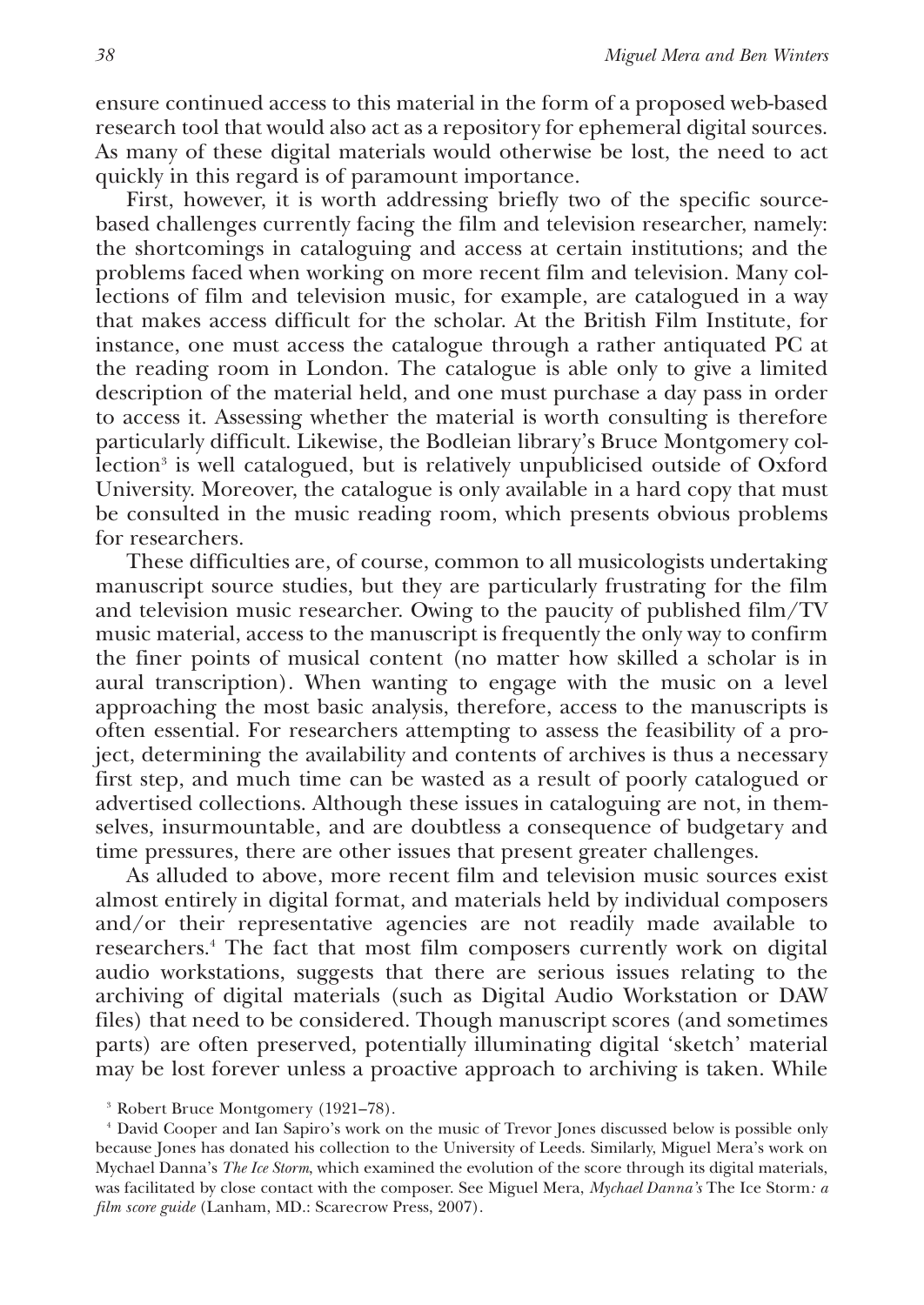draft manuscript scores may allow the researcher to trace compositional process in earlier films,<sup>5</sup> for example, many earlier 'drafts' of more recent film music may be lost when a composer deletes the contents of their computer's hard drive. In the case of Dario Marianelli's Academy Award nominated score for *Pride and Prejudice* (Joe Wright, 2005), early drafts of a scene involving the character Elizabeth Bennett (Keira Knightley) raise fascinating questions concerning the composer's thought processes. In the finished scene we see Elizabeth — unable to sleep — take a walk on the moors at dawn and stand at the edge of a cliff while she contemplates the extraordinary events that have surrounded her. The music cue is 5M3 or 'Liz on Top of the World'.<sup>6</sup>

One of Marianelli's first attempts to find a solution to this sequence used pseudo-Beethovenian chord progressions and gestures. This demonstrates the compositional challenge of working on a period drama where the composer must grapple with historical models and forebears (the film is set in 1797, the same year that Jane Austen wrote the first draft of the novel). Marianelli has described this version of cue 5M3 as 'stodgy' and dramatically ineffective, but he also acknowledges that he needed to get the 'bad music out' in order to be able to 'write the good music'.<sup>7</sup> Subsequent versions of the cue, therefore, demonstrate a cathartic process wherein the composer is able to move away from Beethoven pastiche to find his own musical voice. For the film music scholar, this series of digital compositional sketches presents a fascinating study, yet the materials are only extant because a private collector requested access at the right time. The demo was created on the composer's digital audio workstation and is not kept by the production company or the film studio, is not stored by the composer's management, and is no longer even kept by the composer himself. Every day, therefore, materials of potential interest to the film music scholar are disappearing.<sup>8</sup>

Aside from these general problems of cataloguing/access, and the ephemeral nature of digital sources — which are common to nearly all screen music researchers — the television music researcher faces some particularly tricky obstacles. Nevertheless, the material held by archives such as the BBC Music Library, indicates that an almost untouched Aladdin's cave of research data awaits.

#### **Television Music Research and the BBC Music Library**

The marked expansion in screen music research in recent years suggests that the field continues to move from the margins to the mainstream. There has

7 In conversation with Miguel Mera, British Academy of Film and Television Arts, 10 September 2007.

8 In addition to Marianelli, other prominent film composers currently active in the UK include George Fenton, Alex Heffes, Anne Dudley, Rachel Portman, Debbie Wiseman, Geoffrey Burgon, and Nicholas Hooper.

<sup>5</sup> See, for example, Ben Winters, *Erich Wolfgang Korngold's* The adventures of Robin Hood*: a film score guide* (Lanham, MD.: Scarecrow Press, 2007).

<sup>&</sup>lt;sup>6</sup> The labeling of film music cues by composers is usually according to the following nomenclature. Cues are classified initially according to the reel in which they belong and subsequently by their chronological location within that reel. For example, 1M2 would identify reel one, music cue two. Films are usually constructed in 15–20 minute segments, called reels.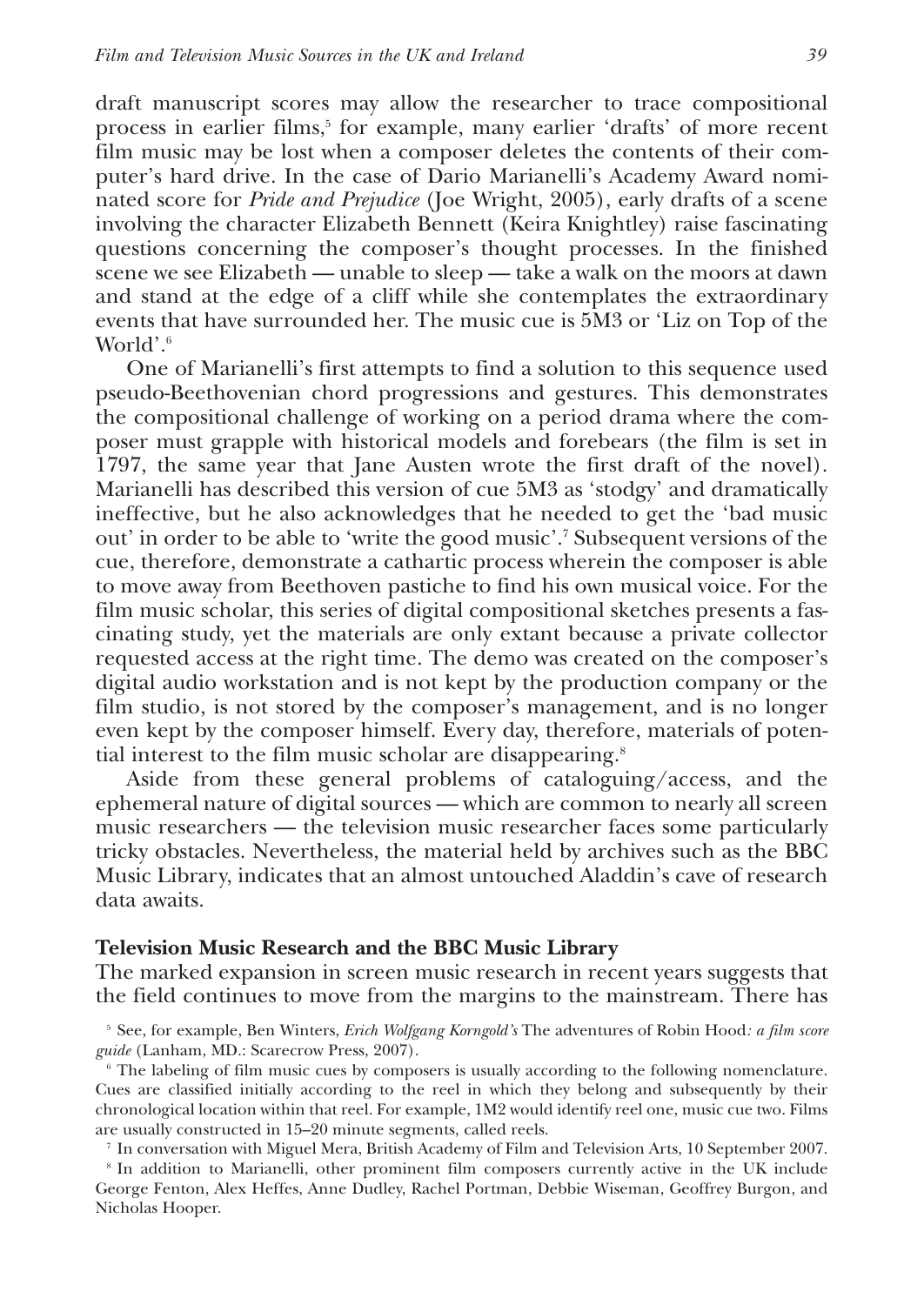been a significant increase in articles in major musicological publications, books, and anthologies. Four new subject specific journals have also emerged since 2002: *The Journal of Film Music* (Equinox, 2002); *Music, Sound and the Moving Image* (University of Liverpool Press, 2007; *Music and the Moving Image* (University of Illinois Press, 2008); and *The Soundtrack* (Intellect, 2009). However, despite this hive of activity, almost all extant work considers the role of music in *film*. Other media such as television have been under-researched despite clear sociocultural impact and ubiquity. Recent publications and work in progress suggest that the landscape is changing. In *The spectre of sound: music in film and television*, for example, Kevin Donnelly explores the role of music in television continuity segments as well as in television drama, but despite isolated examples the study of television music remains a scholarly lacuna.<sup>9</sup> The reasons for this are many and varied, but once again the problem of access is paramount. Though DVDs of some TV series are widely available, other source materials are not easy to locate. Individual broadcasters hold archives of some materials but these are not always readily available. Older programmes are especially hard to trace given that the use of videotape for archival purposes only began to gain momentum from the mid-1970s onwards. Therefore, the study of television music presents significant challenges in terms of access even to the primary text, let alone manuscript sources.

One of the richest yet largely unexplored archives for the TV music researcher is the collection at the BBC Music Library. There are two manuscript collections covering music written especially for BBC programmes. These are split over Radio and TV MSS sequences. Prior to 2000 material was added to both sequences, but since then items have only been added to the Radio MSS collection, regardless of whether the music was for a TV or Radio programme. The Radio MSS collection is therefore made up of about 80000 items, three-quarters of which are in score only. The majority of the collection consists of arrangements of songs which are heavily used by programme strands such as *Friday Night is Music Night*, a long-running Radio 2 show featuring the BBC Concert Orchestra. This collection was catalogued on cards, which were microfiched and subsequently moved into an online catalogue. However, the quality of the data is markedly poorer than the cataloguing used for published works.

The TV collection includes music for over 17000 programmes. The earliest item is from 1937 but the vast majority is from after World War II, especially the 1960s onwards. Until the late 1990s the TV MSS sequence was catalogued using a card file with only the briefest information (Title, Composer, Arranger and Library Shelf Mark). After 2000 all material was catalogued in an online system but only a very small proportion of the

<sup>9</sup> Kevin Donnelly, *The spectre of sound: music in film and* television. London: British Film Institute, 2005. One might also point to the current lack of work on videogames, music and sound in websites, or mobile media, an issue highlighted by Anahid Kassabian in 'Some Futures for the Study of Sound, Music and the Moving Image' in *Cinemusic? Constructing the film score*, ed. David Cooper, Christopher Fox and Ian Sapiro (Newcastle: Cambridge Scholars Publishing, 2008), p.181–89. A starting point is Paul Hoffert's *Music for new media*. Boston: Berklee Press, 2007.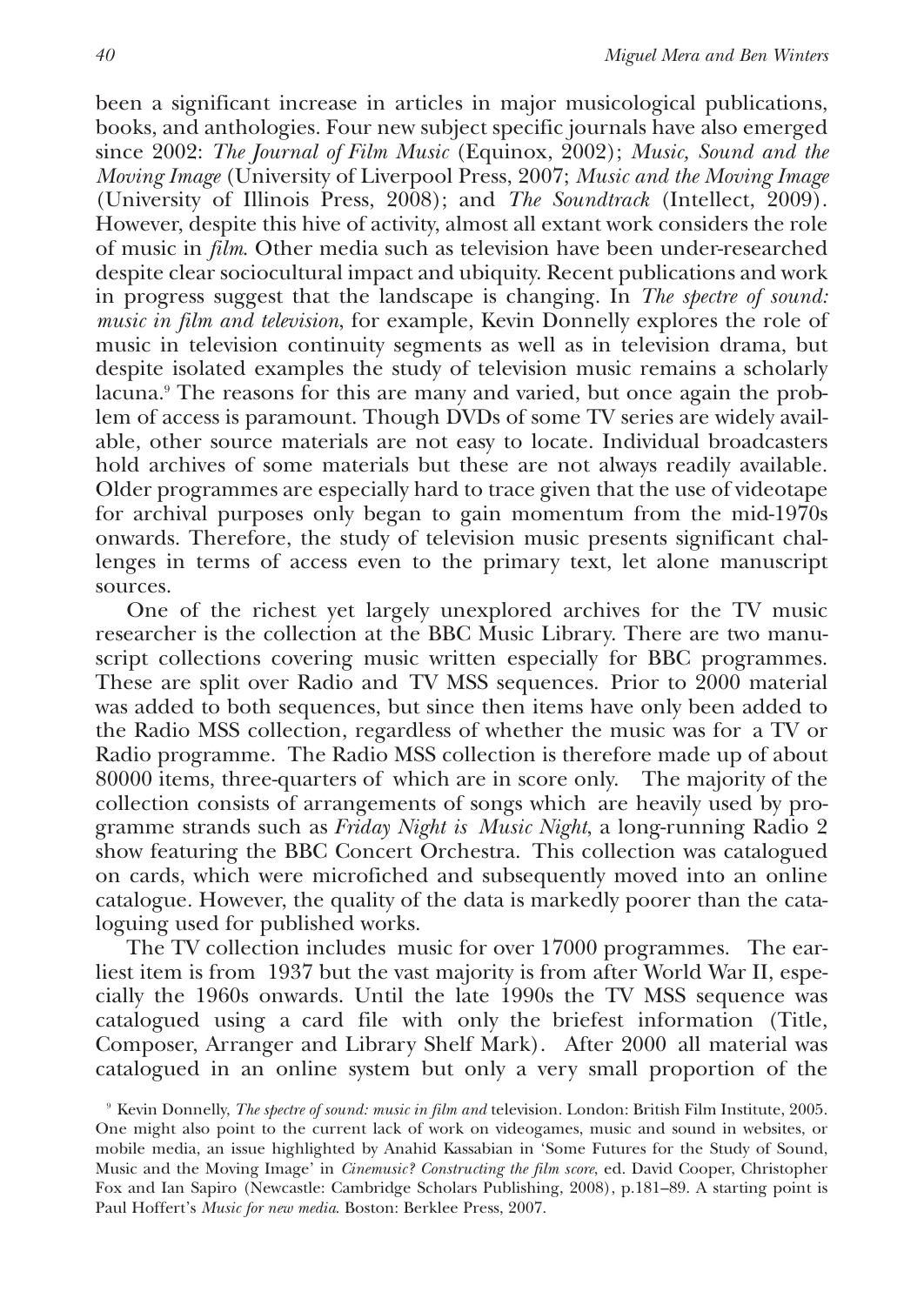pre-2000 material is catalogued electronically. Because the library is funded for internal use only, there are no lending rights for non-BBC use of the collections. The electronic catalogue is also only available internally and the library is not set up for access by external researchers. That said, it is an enormously significant collection that covers all types of music written for programmes. Its contents can be split into three broad areas: 1) Theme Tunes and Incidental Music; 2) Arrangements of Songs; and 3) Galas and Events.

Manuscripts within the first category include the complete scores for the first series of the historical sitcom *Blackadder* (*c*.1983, music by Howard Goodall), as well as the theme tune for the second series (*c*.1985). This includes text for the closing title sequence, which was different for each episode. The collection also includes scores for Ronnie Hazlehurst's theme music for *The Two Ronnies* (*c*.1971–87) and theme music for another Ronnie Barker vehicle, *Porridge* (*c*.1974–77, score by Max Harris). There is also the complete incidental music for various episodes of *Miss Marple* (for example, 'A Mirror Crack'd', 1992), and scores for *The House of Elliot*, *Last of the Summer Wine*, *The Inspector Lynley Mysteries*, *Hetty Wainthrop Investigates*, *Open All Hours*, *The Morecambe and Wise Show*, *The Generation Game*, *Poldark*, and *Dr Who* amongst many others.

The arrangements of songs can be broken down into two sub-categories: Popular Music and Hymns and Carols. The largest proportion of the material is of popular music and includes arrangements for programme strands such as *Top of the Pops*, *The Cilla Black Show*, *Lulu*, *Dee Time*, *Val Doonican*, *The Young Generation*, *Jules Holland's Hootenanny*, and the remarkably politicallyincorrect *The Black and White Minstrel Show*. This ran from 1958 until 1978 and was a popular weekly light-entertainment, variety show presenting traditional minstrel songs as well as music hall acts, often performed with extravagant costumes and in blackface. At its height the programme regularly received an audience of at least sixteen million viewers, but often managed to achieve more than eighteen million.<sup>10</sup> Among 'Hymns and Carols' are large numbers of arrangements for the programme *Songs of Praise*. This is one of the longestrunning religious television programmes in the world and has received a weekly Sunday broadcast since 1963.

In the Galas and Events category there are arrangements for award shows such as the BAFTAs (British Academy of Film and Television Arts) and the Olivier Awards; for gala events such as the Royal Variety Performance; and for the Eurovision Song Contest (including Cliff Richard's song 'Congratulations' from 1968). Included within this material are large quantities of 'walk-on' music for a variety of guests on different chat shows.

In addition to the above, the library also holds scores of standard symphonic works that have been annotated in preparation for televised performance. These annotations reveal, for example, the filmmaking strategies

<sup>&</sup>lt;sup>10</sup> The racist caricatures in the programme became increasingly inappropriate in the vibrant and multi-cultural Britain of the 1960s and despite a petition delivered to the BBC in 1967 by the Campaign Against Racial Discrimination requesting that the programme be taken off the air, it continued until 1978. The programme, therefore, is an extraordinary example of how racist representations (including musical representations) became part of public debate and social context.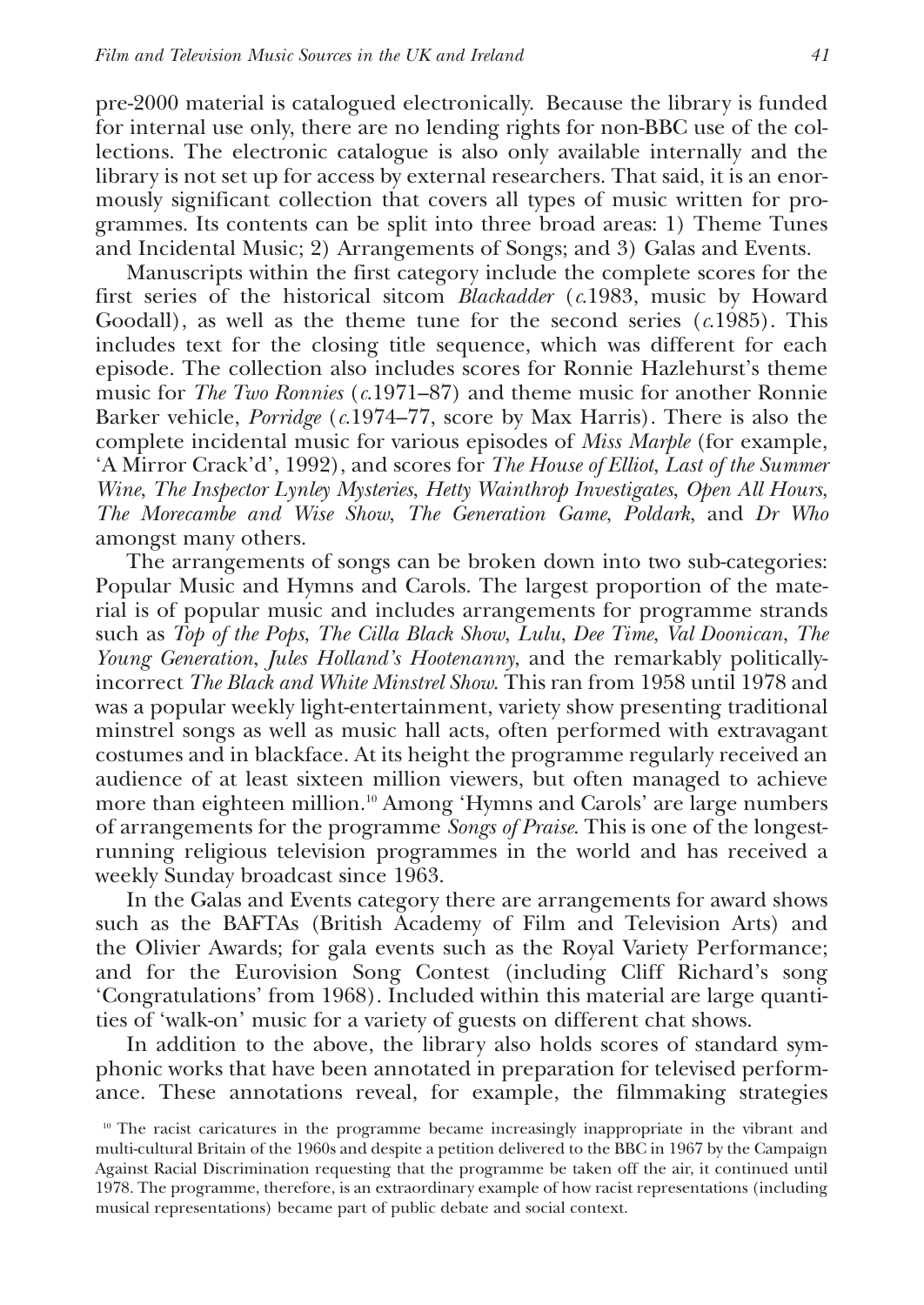employed for specific works televised during the BBC Proms. This type of material could open up new areas of investigation in screen music studies, allowing researchers to explore the nature of visually guided listening.

Among the highlights of this vast collection are arrangements made for the British comedy double act, Morecambe and Wise. Eric Morecambe and Ernie Wise worked in variety, radio, film and most successfully in television, in a partnership which lasted from 1941 until Morecanbe's death in 1984. Graham McCann describes the duo as 'the most illustrious, and the bestloved, double-act that Britain has ever produced.'<sup>11</sup> In a list of the 100 Greatest Television Programmes drawn up by the British Film Institute in 2000, voted for by industry professionals, *The Morecambe and Wise Show* was placed 14th.<sup>12</sup> The 1977 *Morecambe and Wise Christmas Show*, attracted twentyeight million viewers (around half of the total UK population at the time) and remains one of the most popular single light entertainment broadcasts in UK history.<sup>13</sup>

The BBC library also holds a manuscript setting of David Rose's tune *The stripper* to accompany the famous 1976 Morecambe and Wise sketch, in which the duo perform a breakfast dance using kitchen utensils and food items, while the radio plays Rose's tune.<sup>14</sup>

<sup>&</sup>lt;sup>11</sup> Graham McCann, *Morecambe and* Wise. London: Fourth Estate, 1999, p.4.

 $12 \text{ http://www.bfi.org.uk/features/tv/100/list/list.php.}$ 

<sup>&</sup>lt;sup>13</sup> Classic sketches often featured guest stars. One famous example is the 1971 appearance of André Previn, who discovers that he will not, in fact, be conducting Yehudi Menhuin in Mendelssohn's violin concerto but rather Grieg's Piano Concerto with Eric as soloist. The arrangement of the music for this remarkable moment of British comedy history appears in the BBC Music Library collection. Eric consistently fails to enter on cue but when he finally does so his interpretation of the piano part is so unusual that Previn tells him that he is playing 'all the wrong notes'. Eric stands up, seizes Previn by the lapels and tells the conductor: 'I'm playing all the right notes — but not necessarily in the right order.'

<sup>&</sup>lt;sup>14</sup> David Rose (1910–90) was born in London and raised in Chicago. He was a songwriter, arranger and orchestra leader who also wrote music for the television series *Little House on the Prairie* and *Bonanza*. *The Stripper* was composed and recorded in 1958, but did not become a hit until its use in the film *Gypsy* in 1962.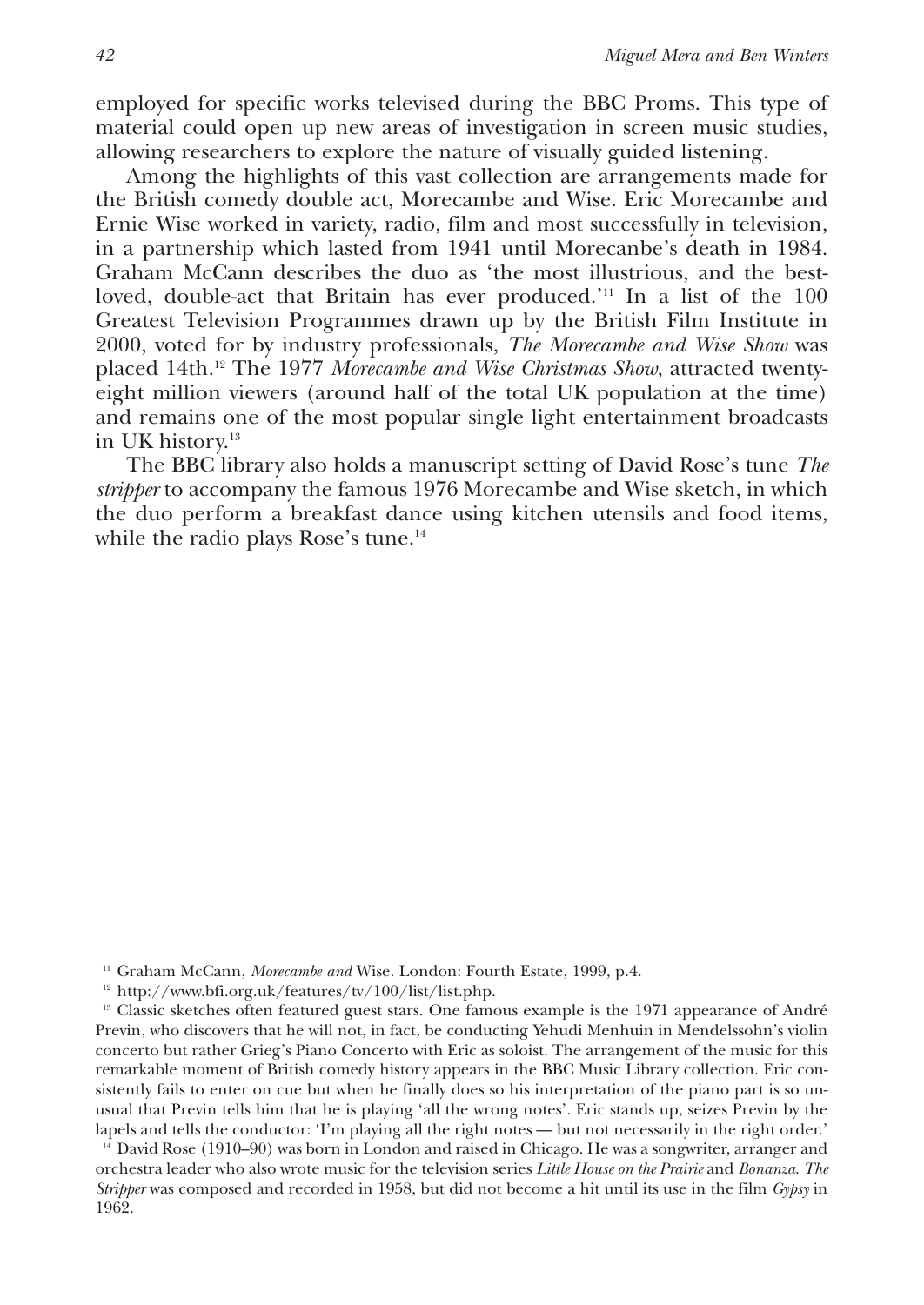

*Fig.1. 'The stripper' – David Rose, arr. Peter Knight, p.1 of 2. Reproduced with the permission of the BBC.*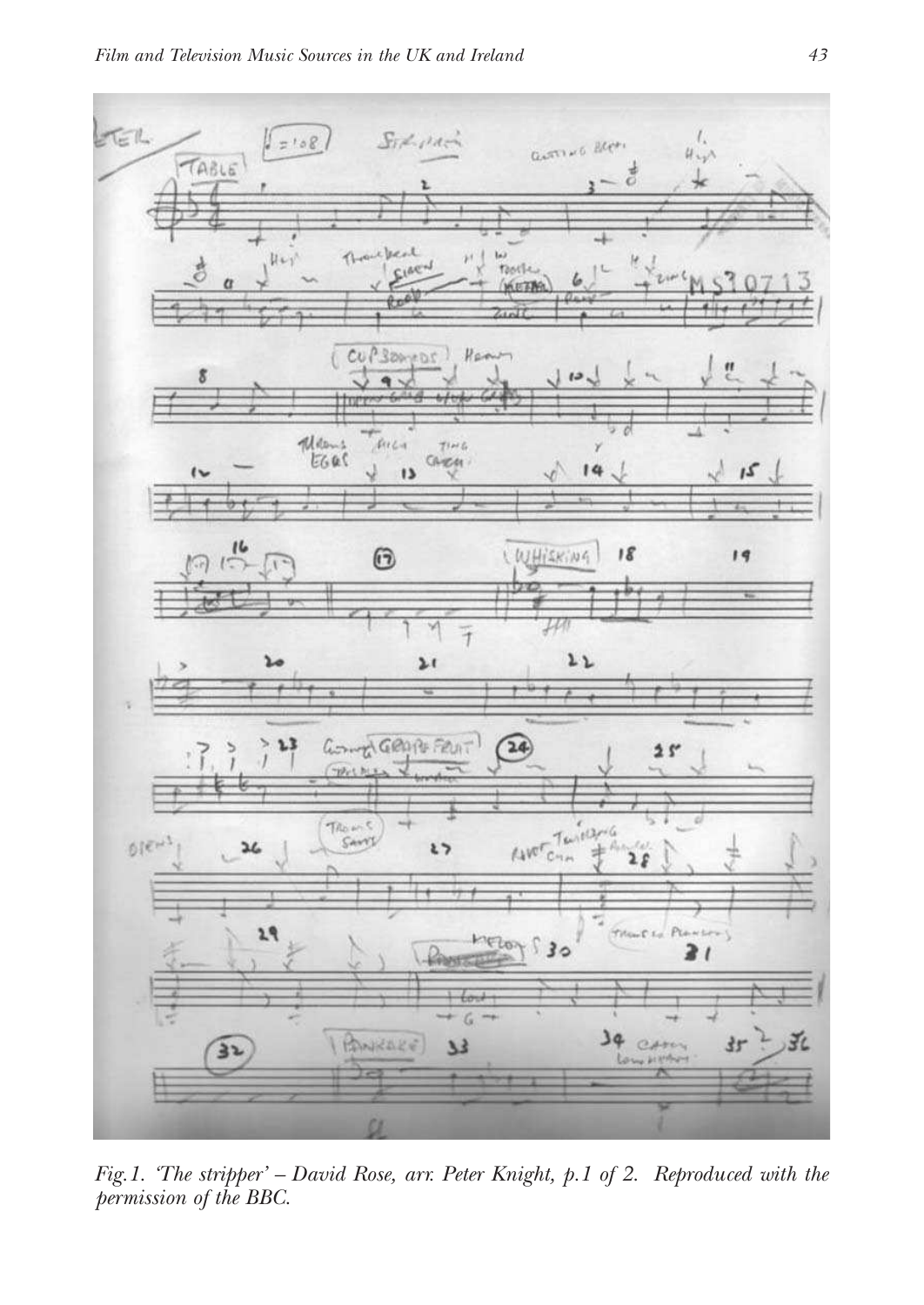The arranger of this version of *The stripper* was probably Peter Knight  $(1917-85)$  — see left hand corner of MSS.<sup>15</sup> The most striking feature of the manuscript draft for this sequence is the detail with which visual gestures are marked in the score. Structural points in the dance are clearly marked ('Cupboards', 'Whisking', 'Grapefruit') and comments such as 'heavy' (bar 9) or 'nicer' (bar 39) indicate the changing character of the orchestration for each section. Individual gestures are also highlighted musically. For example, the sections titled 'throw bread' and 'In toaster' include onomatopoeic words, such as 'roob?' (slide whistle) and 'zinc' (triangle hit) in bar 5, to indicate instrumentation. In addition, there are more musically specific instructions, such as 'troms to plunger' in bar 31. Other interesting features highlighted by the score become apparent when watching the finished sequence. The addition of an extra bar (in comparison to Rose's original) at bar 15 accommodates the fact that Eric throws four eggs for Ernie to catch. In the heat of a live performance, however, the structural dislocation of the music seems to throw Ernie off, and he starts whisking a little early in bar 17. A further noteworthy comment on the MSS is the phrase 'River Twiddling' at bars 27 and 28, which may indicate a direct quote from Jerome Kern's 'Ol Man River' heard at bar 30 in the trombones. Morecambe and Wise were notorious for meticulous rehearsal of their sketches. Though much seemed improvised, rarely was this the case. The detail in the score is a further indicator of the intricacy of their rehearsal process. We might also argue that much of the humour of the sequence lies in the detailed 'mickey-mousing' undertaken by the arranger of the music.

If fully catalogued, the collection of television score manuscripts would constitute a major research resource of international importance. However, there are clearly challenges in relation to access to a library that primarily serves internal BBC business interests and is not designed, funded or intended to serve a wider academic community.

#### **The Jones/Nyman Archive<sup>16</sup>**

The Jones/Nyman Archive at the University of Leeds demonstrates the wealth of materials that composers of film music may generate and to which they retain private access, and the potential that such material offers for scholarship. Comprising items donated to the University as a long-term loan by film composers Trevor Jones and Michael Nyman, the archive plans to eventually digitise its contents and provide an interactive repository for the use of scholars.

The chance to acquire the film music materials of Trevor Jones arose in March 2005 when Jones, as the keynote interviewee at a conference co-organised by the University of Leeds,<sup>17</sup> mentioned a large private collection of 'over

<sup>&</sup>lt;sup>15</sup> Peter Knight was an English musical arranger, conductor and composer. He was musical director for *The Morecambe and Wise Show* from 1969 to 1977.

<sup>&</sup>lt;sup>16</sup> We gratefully acknowledge the help of Ian Sapiro in providing much of the information in this section.

<sup>&</sup>lt;sup>17</sup> The 2005 Film & Music Conference at the 11<sup>th</sup> Bradford Film Festival, National Museum of Photography, Film, and Television (now the National Media Museum), co-organised by the Universities of Leeds and Huddersfield.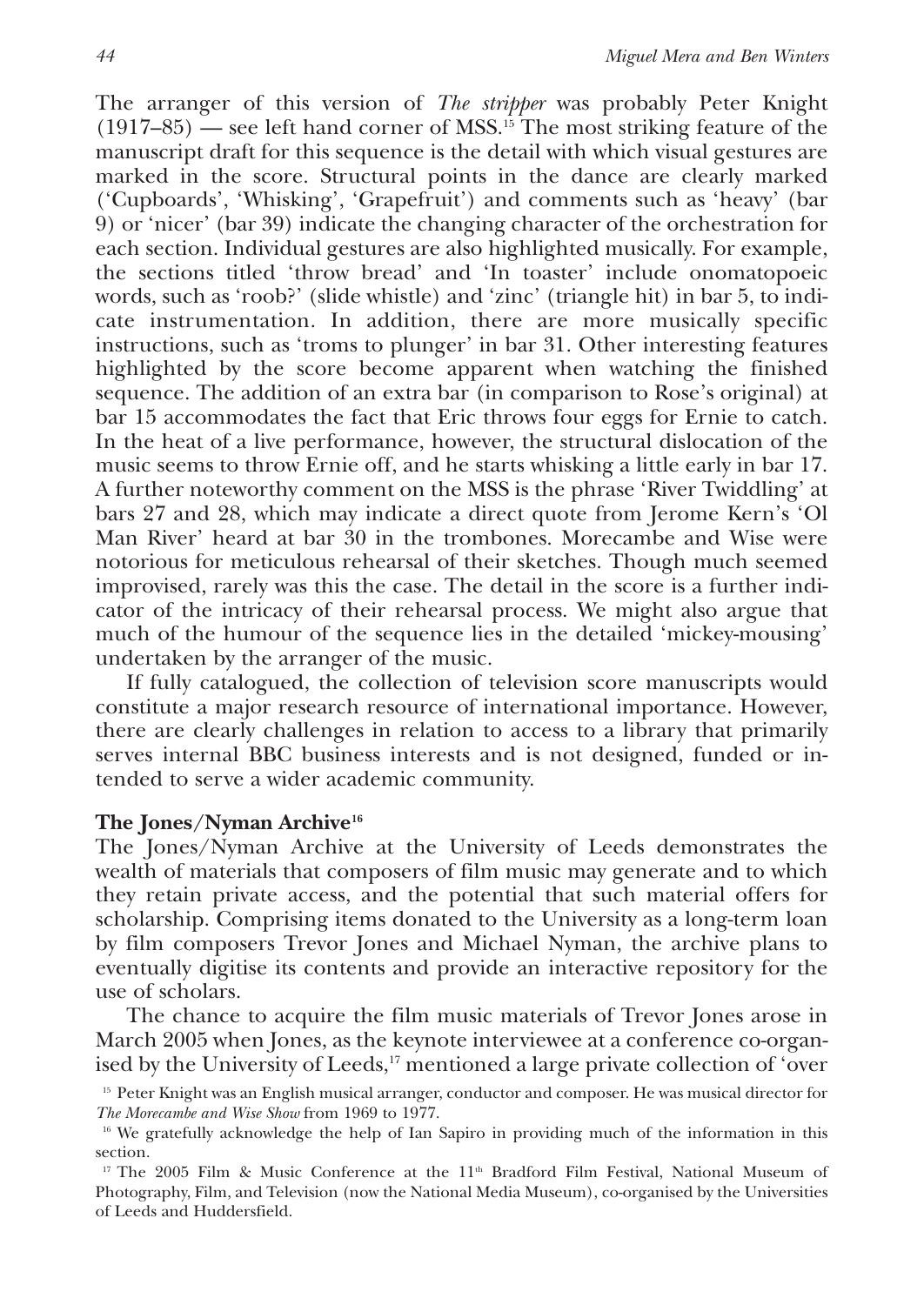3000 master tapes which are just sitting there in a garage'.<sup>18</sup> Jones, the composer of such film scores as *The Dark Crystal* (Jim Henson, 1982), *Mississippi Burning* (Alan Parker, 1988), *Brassed Off* (Mark Herman, 1996), and *Notting Hill* (Roger Michell, 1999) agreed to turn these analogue session tapes over to the University on long-term loan. The collection consists of roughly 400 tapes (evidently Jones's estimate was someway off the mark), and a variety of associated documentation. This includes spotting notes, track sheets and mixer settings for almost every score for film and television that Jones composed from his time at the National Film School in the late 1970s through to the mid-1990s, when the changeover to digital recording made magnetic tape redundant.<sup>19</sup> Some 20% of these analogue tapes were digitised as a result of a small grant awarded to David Cooper by the AHRC in 2005. In addition, Jones gave permission for digital copies of his manuscript scores to be made. To date, *Sea of Love* (Harold Becker, 1989), *In the Name of the Father* (Jim Sheridan, 1993) and *Freejack* (Geoff Murphy, 1992) have been copied, and work is in progress on the Alan Parker films *Angel Heart* (1987) and *Mississippi Burning* (1988), which are bound together in one volume. As well as the full scores themselves, several of these bound documents also contain sketch and draft materials, short scores in Jones's hand, and valuable information regarding the size of the recording ensemble.

Research undertaken on the archive's contents by Ian Sapiro and David Cooper reveals the potential this material has for shaping our understanding of film scoring practices in the late 1980s. In a study of Jones's score for *Sea of Love*, Sapiro and Cooper were able to consult the relevant sets of spotting notes, track sheets, analogue multi-track session recordings, and manuscript scores to trace Jones's composition process in a single cue.<sup>20</sup> Their research has revealed a complex process in which an individual cue may proceed through a number of different versions, before ultimately being dropped when the scene to which it belongs ends up on the cutting room floor. Aside from the issues of authorship and collaboration that this kind of research helps to illuminate, therefore, a stark fact is apparent: without the preservation of this privately-owned material, this music (cue 3M1 'The Iranian Fiasco') would have been lost in its entirety, since it exists nowhere in the 'finished' film.

Michael Nyman's donation was inspired by the initial scholarship undertaken on the Trevor Jones archive by Ian Sapiro.<sup>21</sup> As a result, Nyman offered over 500 items to the University, including film and television audio-visual 18 '11<sup>th</sup> Bradford Film Festival, Film & Music Conference, 2005: Keynote Interview with Trevor Jones' in *Cinemusic?*, ed. Cooper, Fox, and Sapiro, p.3.

<sup>19</sup> 'Spotting notes' detail the lengths, start times, and content of a film's proposed music cues. 'Track sheets' give content information for each track of a multi-track recording and therefore indicate instrumentation. In professional audio a mixing console or desk is an electronic device device for combining, routing, and changing the level, and/or dynamics of audio signals. The modified signals are combined to produce the output signals. 'Mixer settings' therefore, are a record of the particular changing dynamic levels of audio signals and can provide useful information about the production of music cues.

<sup>20</sup> Ian Sapiro and David Cooper, 'Spotting, scoring, soundtrack: the evolution of Trevor Jones's score for *Sea of Love*' in *Cinemusic?*, ed. Cooper, Fox, and Sapiro, p.17–32.

<sup>21</sup> A paper given at the 2<sup>nd</sup> Bradford Film and Music Conference in 2006.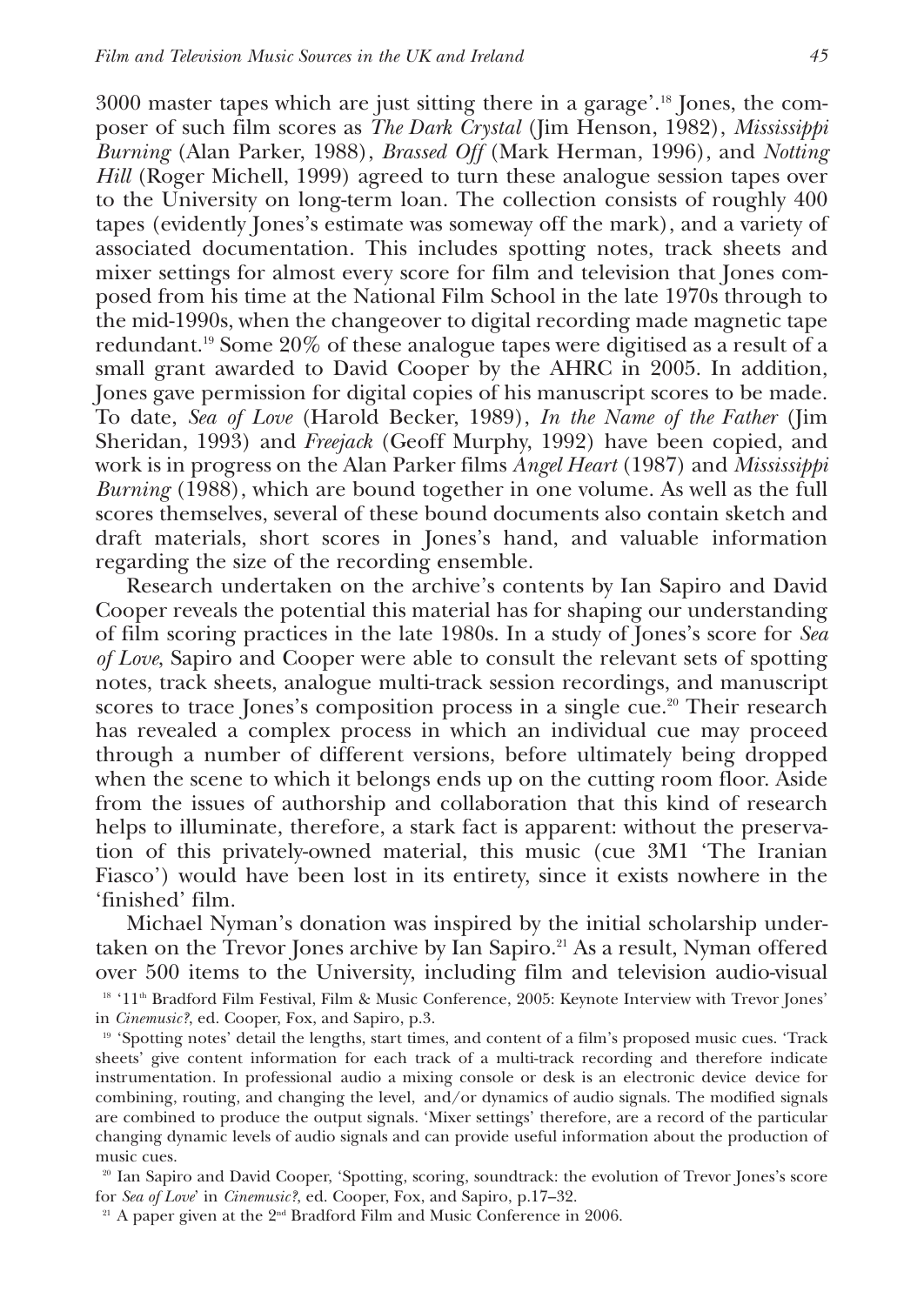materials — and associated paperwork similar to those in the Jones collection — supplemented with other ephemera (magazine articles, concert programmes, and reviews). The collection covers Nyman's output from the late 1970s to the late 1990s, and includes feature films, television series, and adverts, in addition to his concert music (scores and recordings for his harpsichord concerto and trombone concerto). The sound materials are stored on a range of analogue and digital formats: magnetic tapes  $(\nmid''_+, 1"$  and  $2"$ reels); digital Sony DASH reels; DATs; PCM tapes; and hard disk drives. Video materials also exist on Betacam, and VHS, and there are some reels of film. As a result of a British Academy Small Grant awarded to David Cooper, a quarter of the analogue materials were digitised, including most of those relating to the highly regarded collaborations between Nyman and the director Peter Greenaway. These include *The Draughtsman's Contract* (1982); *A Zed & Two Noughts* (1985); *Drowning by Numbers* (1988); *The Cook, the Thief, His Wife & Her Lover* (1989); and *Prospero's Books* (1991).

The archive is, at the time of writing, still growing. Trevor Jones, for example, is making available hard-disk drives containing his more recent digital materials. These digital files are in a variety of formats, however, and have yet to be fully investigated. Jones has also recently offered the University of Leeds around 145 digital tapes that cover the period 1993 to 2003, some of which overlap with the archive's extant analogue holdings. Similarly, the University hopes to secure copies of Nyman's film music manuscripts (scores and parts). Pages of sample data for both collections can be found on the University's website,<sup>22</sup> but other than these pages, there is little at present to advertise the archive's existence to scholars. This is perhaps understandable given that a fully searchable database is currently in preparation. Nevertheless, the Jones/Nyman archive represents a potentially fruitful model for other private composer collections. Housed at a university and relatively well supported thus far by funding bodies (though clearly much more funding is required to realise the archive's potential), it is also supported by film musicologists who are aware of the value to scholarship of the materials contained within. Once the archive's contents become more readily available, it has the potential to become one of the most significant collections for the film and television music researcher in the UK.

#### **The Future**

What, then, are we to do with the information collected in the scoping study, and summarised in the appendix. How can we ensure that these archived materials are available to a wide spectrum of researchers, and can we even encourage the continued archiving of recent digital sources, for example? We are increasingly convinced that a larger project awaits; that an online database providing a description and the location of these materials is the best way to disseminate this information — in effect, a union catalogue of UK and Ireland film music sources.

<sup>22</sup> http://www.leeds.ac.uk/music/jones/ and http://www.leeds.ac.uk/music/nyman/ (accessed 25 September 2009)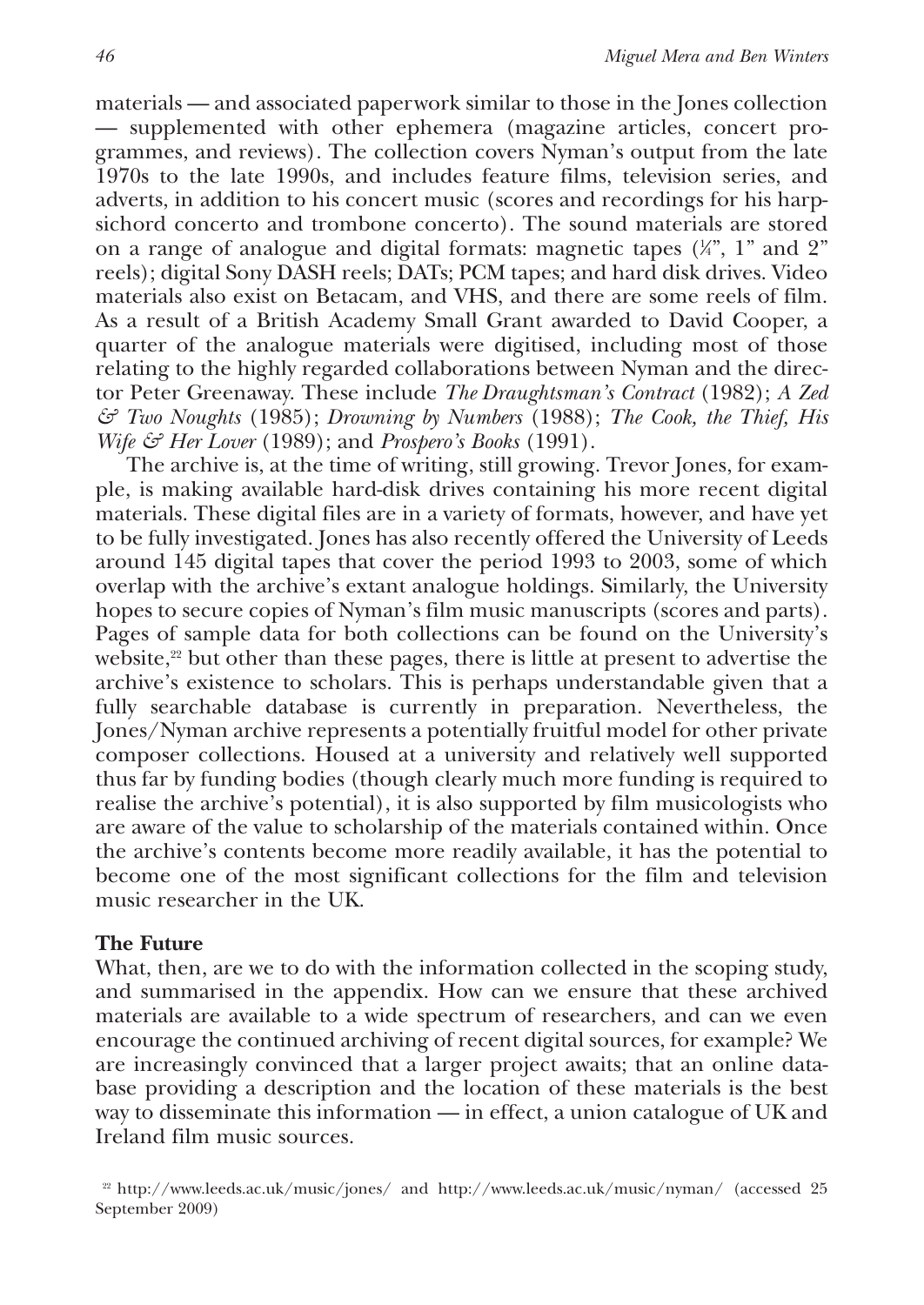The digital humanities manifesto, produced by the Mellon seminar at UCLA, advocates a future 'in which the medium specific characteristics of the digital become [the] core [of the digital revolution].'<sup>23</sup> Arguing for a relaxation of copyright and intellectual property, and emphasising the 'risk-taking, collaboration, and experimentation' at the core of digital humanities, their manifesto may seem a little idealistic; yet, a union catalogue of film music sources should take into account 'the digital', partly because so many sources may eventually exist in a digital format — not only as audiovisual files, but also as scanned images of manuscripts. While some might bemoan the loss of a traditional 'scratch-and-sniff' relationship with manuscript sources, increased digitisation makes it imperative that a Union catalogue also has the capacity to act as a repository for archived sources. For materials that start out as digital, such a web resource may be the only way of accessing this material — material that might otherwise be destroyed (as in the Marianelli example discussed above).

It is desirable that the research tool we propose provides a common point of access for researchers working on film and television, with a common display format and details of access. Furthermore, sample image/audio/video files would help researchers to gauge the necessity of a research trip, while extensive web space would allow the tool to act as a repository for ephemeral digital sources. Evidently such a project would require the co-operation of libraries and archives, significant infrastructure, and creative solutions to the problems of copyright and intellectual property. A substantial amount of initial cataloguing would be required, especially with the BBC's collection which remains largely uncatalogued post- $2000$  — and given the size of the task, it may be necessary to limit the project's scope, at least at first. Film and television music taken broadly could include advertising jingles, for example, and we are aware of the collections of Johnny Johnston and Cliff Adams jingles at the History of Advertising Trust. The project would also need to be hosted by institutions that could maintain and continue to expand the resource, as more composers, archives, and private individuals opt to include their collections under its umbrella. Online digital libraries hosted by well-endowed universities — such as the Oxford Digital Library (http://www.odl.ox.ac.uk/) — are a possibility in this regard. One major hurdle to this proposed project, however, is posed by the stringent application of intellectual property rights.

The problem of allowing others to hear and see material is clearly a source of great frustration to screen music scholars. Access, distribution mechanisms and copyright law, to some extent, define the type of scholarship that takes place. As Katharine Ellis highlights, research is 'straitjacketed by licensing anachronism, ill-defined and inadequate legal exemptions, and a species of risk-aversion that stems from fear — among researchers and publishers alike — of becoming a legal test case.'<sup>24</sup> Heavy-handed interpretation of copyright

<sup>23</sup> http://dev.cdh.ucla.edu/digitalhumanities/2008/12/15/digital-humanities-manifesto/

<sup>(</sup>accessed 25 September 2009).

<sup>&</sup>lt;sup>24</sup> Katharine Ellis, 'Rocks and hard places', Hershel Smith Seminar Series, Queen Mary Intellectual Property Rights Institute (forthcoming).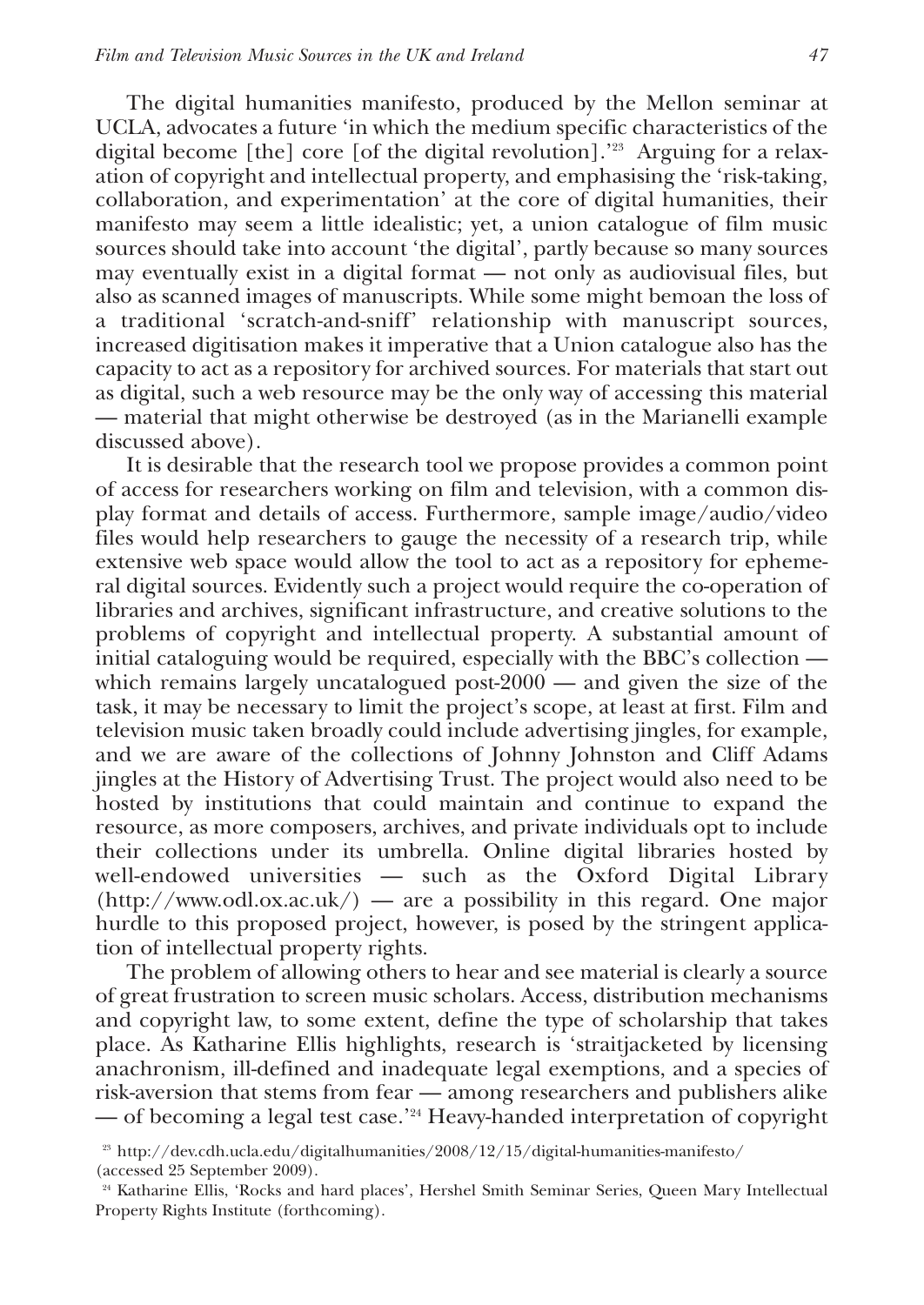law provides constant barriers to research. Simon Frith argues that license fee levels and conditions are not solely a matter of market forces shaped by commercial concerns, but that they must also 'take account of the way music is actually being used; they must consider the public good.'<sup>25</sup> He continues:

… all music rights-owners now operate in a kind of competitive culture of exploitation. There are divisions in every major music publisher and record company tasked with maximizing the returns from every right in the basket. Tariffs are set accordingly: so many words, so many notes, so many dollars. Corporate rights-holders have no incentive to consider licence applications on their own merits; to be interested in any outcome except what's on the balance sheet. In my experience many music publishers' rights departments simply aren't resourced to *negotiate* terms.<sup>26</sup>

Although Frith's personal account relates to his experiences in clearing permission for popular music tracks, other scholars recount specific issues of relevance to screen music research. Annette Davison, for example, explains that:

… publishers have been reluctant to assist me in gaining these rights; they insist that I do so. If I wish to publish extracts of music, that is my responsibility and I (or my funding, if I have any) carry the burden of the cost. Since I have no burning desire to be the test case for a major conglomerate, I spend long hours trying to find the right person to ask for permission to publish a particular melodic motif, for example, and explaining that specialist academic books do not make an enormous profit. Perhaps I should be arguing more strenuously with the publisher for an exemption under fair dealing and should refuse to pay? The approach of collectives such as Creative Commons ought to help me here, but why would the film industry sign up to such forms of rights management when they feel so beleaguered by internet piracy and file sharing?<sup>27</sup>

We are not naïve enough to suggest that an online union catalogue will be able to solve these problems, but we do live in an increasingly digitally mediated world and digitisation projects undertaken by broadcasters and other bodies are slowly bringing about change that should serve the field well.28 The examples of YouTube and Spotify<sup>29</sup> suggest not only what might eventually be

<sup>25</sup> Simon Frith, 'Music and the media' in *Music and copyright*, ed. Simon Frith and Lee Marshall. Edinburgh: Edinburgh University Press, 2004, p.178.

<sup>26</sup> Ibid., p.181.

<sup>27</sup> Annette Davison, 'Copyright and scholars' rights', *Music, sound, and the moving image*, 1/1 (2007), p.10.

<sup>&</sup>lt;sup>28</sup> In the UK bodies such as the British Universities Film and Video Council (BUFVC) is a representative body that promotes the production, study and use of moving image, sound and related media in higher education and research.

<sup>&</sup>lt;sup>29</sup> Spotify is a proprietary peer-to-peer music streaming service that allows instant listening to specific tracks or albums with almost no buffering delay. Music can be browsed by artists, albums or created playlists as well as by direct searches. It is not possible to save the streamed music for use outside the application. The program/service in its free version is only available in parts of Western Europe. Spotify is funded by advertisements and paid subscriptions.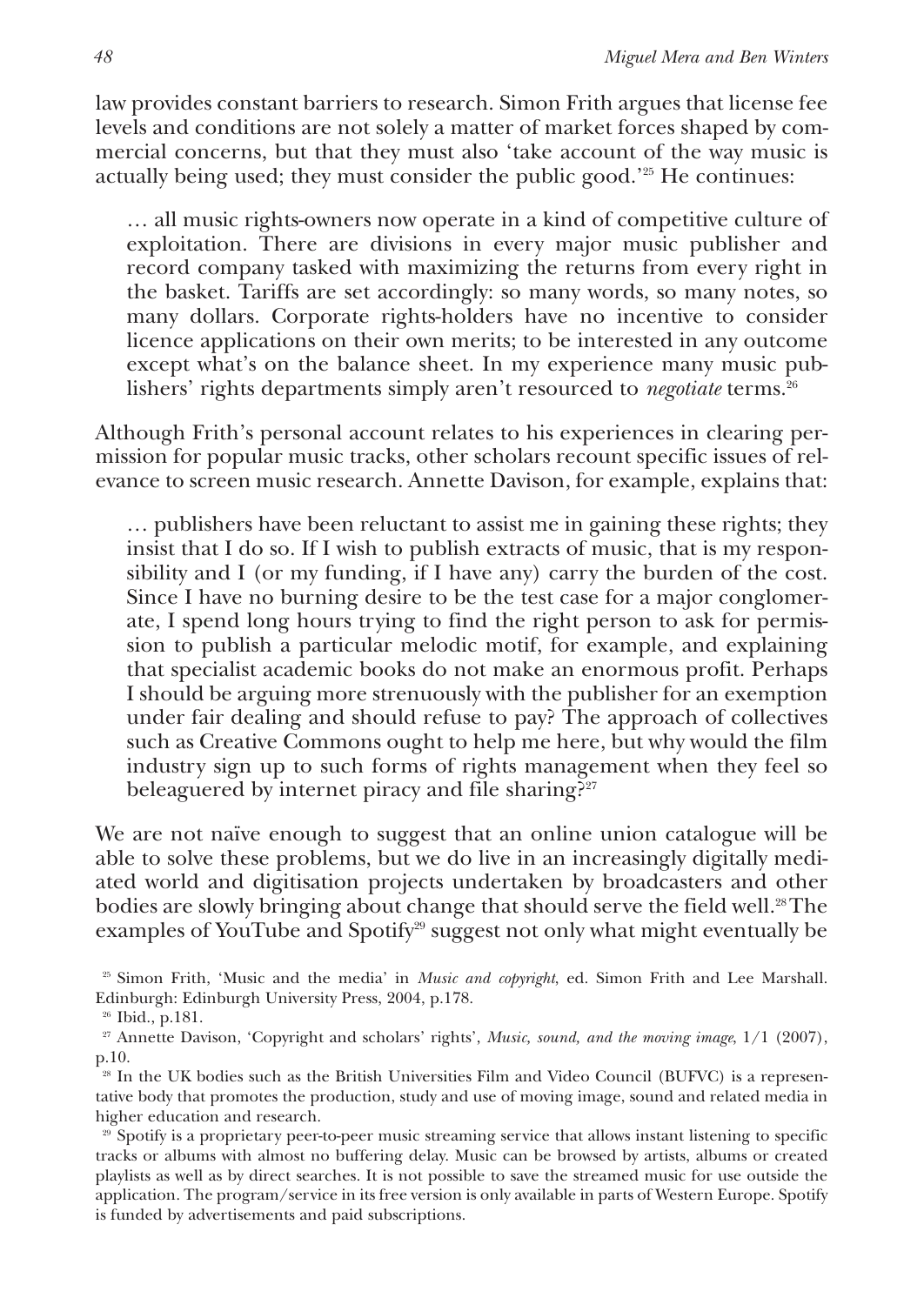possible but what will become commonplace. At the time of writing, YouTube has secured a deal with the Performing Rights Society (who administer and collect royalties on behalf of composers), enabling free public access in the UK to music videos viewed on the video-sharing site. Though the sums of money in the above case are, no doubt, far from possible for the academic community, the principal of appropriate and graded remuneration for the type of uses required is self-evident. Carefully watermarked digital material, limited access for scholars, and clearly defined parameters for use should at least allow discussions to take place that may enable scholars to overcome a methodological impasse in the advancement of their research. The Digital Image Archive of Medieval Music (http://www.diamm.ac.uk/index.html), for instance, is able to restrict access to approved researchers, and technological solutions preventing the copying, printing, and dissemination of images may well reassure copyright holders enough to consent to such a project. There are also some examples of progress being made in the specific field of screen music studies, particularly in the USA (e.g. Brigham Young University, the Margaret Herrick Library at the Academy of Motion Picture Arts/ Sciences, the University of California Los Angeles, and the University of Southern California).

With ephemeral digital sources, time is of the essence, since material is continually being lost as composers delete files of older projects to make space. A proactive approach to acquiring material is thus required. Even with manuscript sources, though, there are dangers of losing material to institutions outside of the UK and Ireland. York University's extensive Mischa Spoliansky archive, for instance, is currently in the possession of a private individual, but there is the possibility that the archive will be transferred in the near future to the Akademie der Künste in Berlin at the request of the Trustees of the Archive (Spoliansky's two grandsons). While the proposed web-based resource might not be able to prevent such a physical relocation (other than raising awareness of the archive's existence and encouraging scholars to make use of it), the possibility exists that selected parts of existing manuscript collections may eventually be made available electronically. The union catalogue of UK and Ireland film music sources may thus act as a hub around which other electronic projects may cluster, providing an initial point of access for all film and television music researchers.

It is also worth highlighting one final item discovered during the course of our scoping study. In March 2009 Norma Herrmann, the widow of film composer Bernard Herrmann, put up for auction a variety of Herrmann's ephemeral materials.<sup>30</sup> These included: published scores owned by Herrmann that he had marked-up for performance (e.g. Charles Ives's Second Symphony); correspondence with Arnold Schoenberg, Charles Ives, and Martin Scorsese; presentation copies of scores, including the *Symphony in three movements for orchestra* inscribed by Stravinsky; and inscribed presentation copies of books from Orson Welles and Alfred Hitchcock. Significantly, the

<sup>30</sup> The auction took place at Bonhams on 24 March 2009. Many of Herrmann's film scores are held at American University libraries, particularly the University of California, Santa Barbara.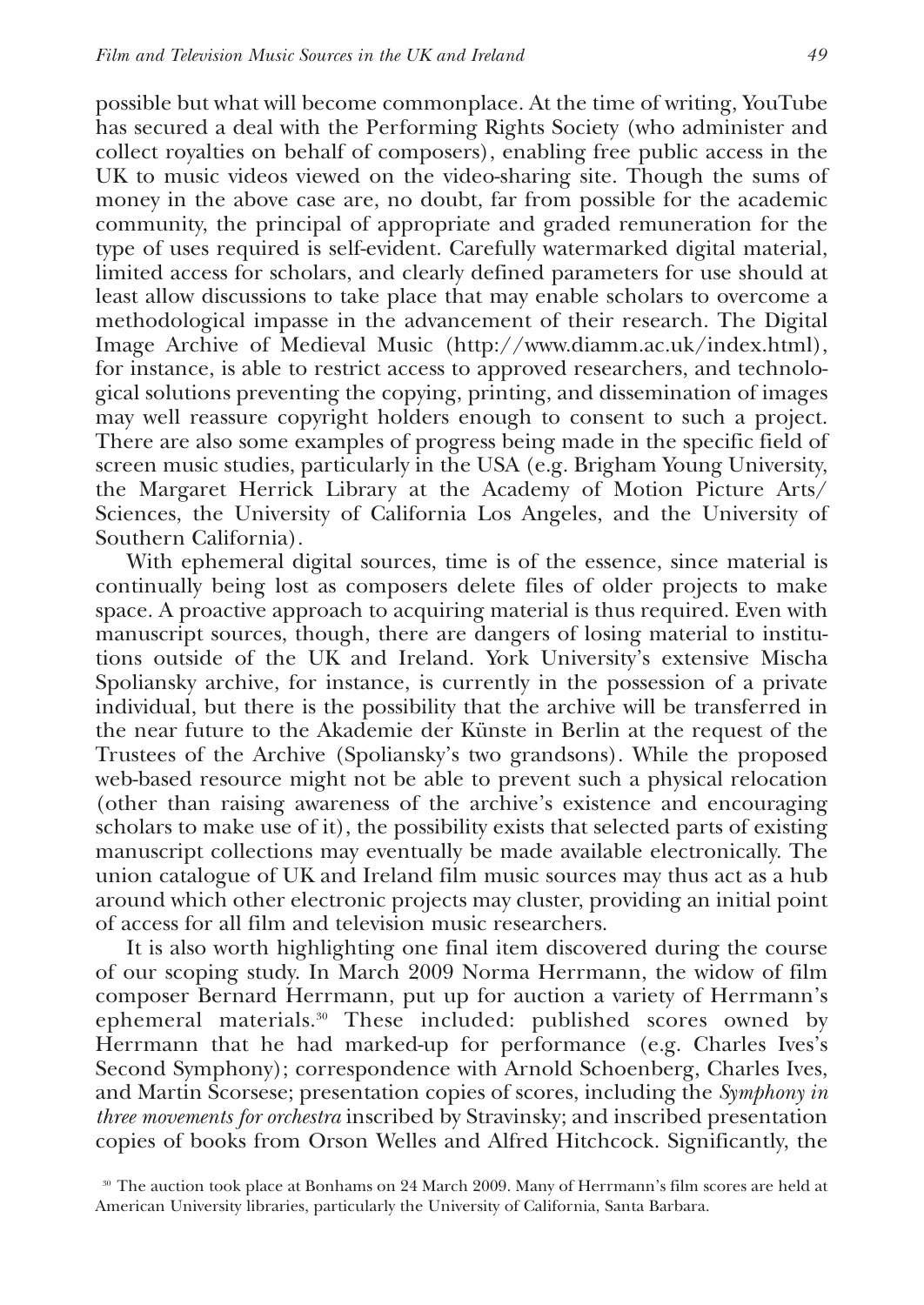collection also contained elements of the autograph full score of Herrmann's music for Alfred Hitchcock's *Psycho* (1960), reassembled by Herrmann for the concert suite *Psycho: a narrative for orchestra* in 1968. In putting together the suite, Herrmann extracted selected pages such as the 'Prelude' and 'The Murder' from the autograph full score. With the 'Prelude' came the first page of the whole manuscript, bearing the imprimatur of Herrmann's signature and the date of composition. Though most of the ephemeral materials were sold*,* Norma Herrmann eventually decided not to sell the *Psycho* MSS. Therefore, materials for what is arguably the most significant score in film music history currently reside in the UK.

Clearly the scoping study undertaken for the Music Libraries Trust has revealed a bewildering number of sources, many of which were virtually unknown in the UK film music community. Nor is the material presented in the appendix to be considered in any way an exhaustive list. It is merely an indication of the wealth of sources that currently exists in institutions and in private hands, and there are many thousands of items that remain to be located. Time constraints, for example, did not allow us to pursue film companies with as much vigour as we would have wished, and the sources relating to such an important figure to the UK film industry as Muir Mathieson remain untraced.<sup>31</sup> The importance of such material, for not only scholars but also the cultural legacy of the UK film and music industries, demands however that a coherent approach be taken. It is hoped that what we have presented here goes some way to suggesting a way forward in this regard.

<sup>31</sup> Mathieson was music director for some 500 British films between 1934 and 1971, and is also credited with providing original music for a number of others.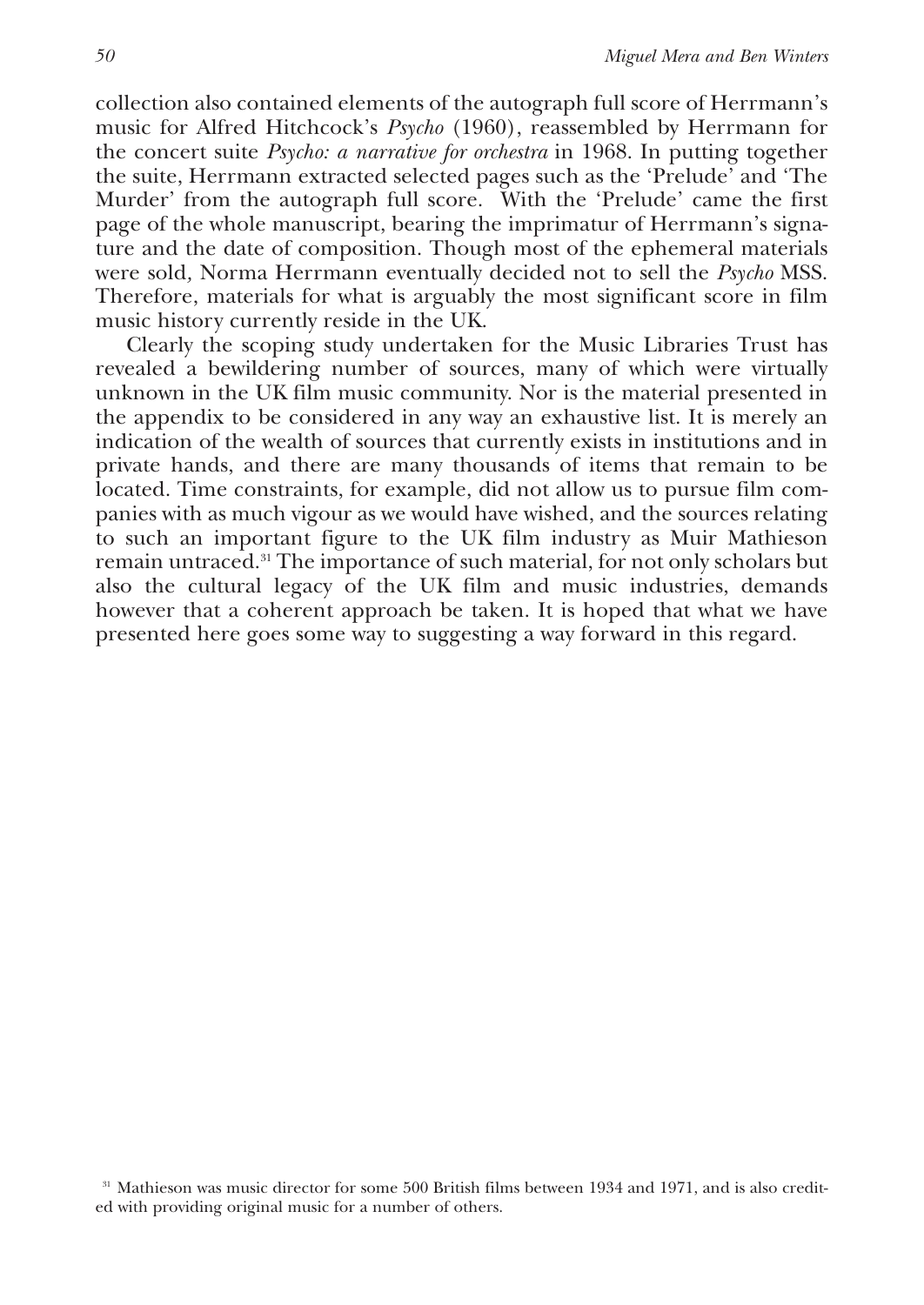## **Appendix**

## **Summary of film and TV music holdings in the UK and Ireland**

This is intended to provide a summary of the holdings in the UK and Ireland, split into National Collections; University holdings; and other collections of interest. The level of detail given for each collection varies, depending on the size of the collection and/or the comprehensiveness of cataloguing information. In the case of British Library, for example, where relevant collections are (for the most part) fully catalogued and therefore available via the online manuscripts catalogue, only a sample of the available data is given. In the case of less well-known collections, full details are given (where available).

## **1. National Collections**

## **1.1 BBC Music Library**

Two manuscript collections covering music written especially for BBC programmes: these are split over Radio and TV MSS sequences. Before *c*.2000 material was added to both sequences but since then materials have only been added to the Radio MSS collection regardless of whether the music was for a TV or Radio programme.

The Radio MSS collection is made up of about 80,000 items, 3/4 of which are in score only. The TV collection includes music for over 17,000 programmes. The collections cover all types of music written for programmes but can be split into the following broad areas:

a) Theme tunes and incidental music**.**

Scores and parts for *Blackadder, The House of Elliot, Scarlet & Black*, *Last of the Summer Wine*, *Inspector Lynley*, *Hetty Wainthrop Investigates*, *Porridge*, *Open All Hours*, *Morecambe & Wise*, The *Generation Game*, *Miss Marple*, *Poldark*, and *Dr Who*.

b) Arrangements of songs

• Pop Music — the largest proportion of the material including programme strands such as *Top of the Pops*, *The Cilla Black Show*, *Lulu*, *The Black & White Minstrel Show*, *Dee Time*, *Jules Holland's Hootenanny*.

• Hymns & Carols — a large number of arrangements from *Songs of Praise*.

## c) Galas & similar**.**

There are also arrangements made for awards shows, such as the BAFTAs and the Oliviers, the Royal Variety Performance and the Eurovision Song Contest (when the BBC have been responsible for broadcasting this). This material includes large quantities of walk-ons for the various guests.

## **1.2 British Film Institute**

The contents of the collections are only accessible via computer terminals in the BFI library, and are not well catalogued.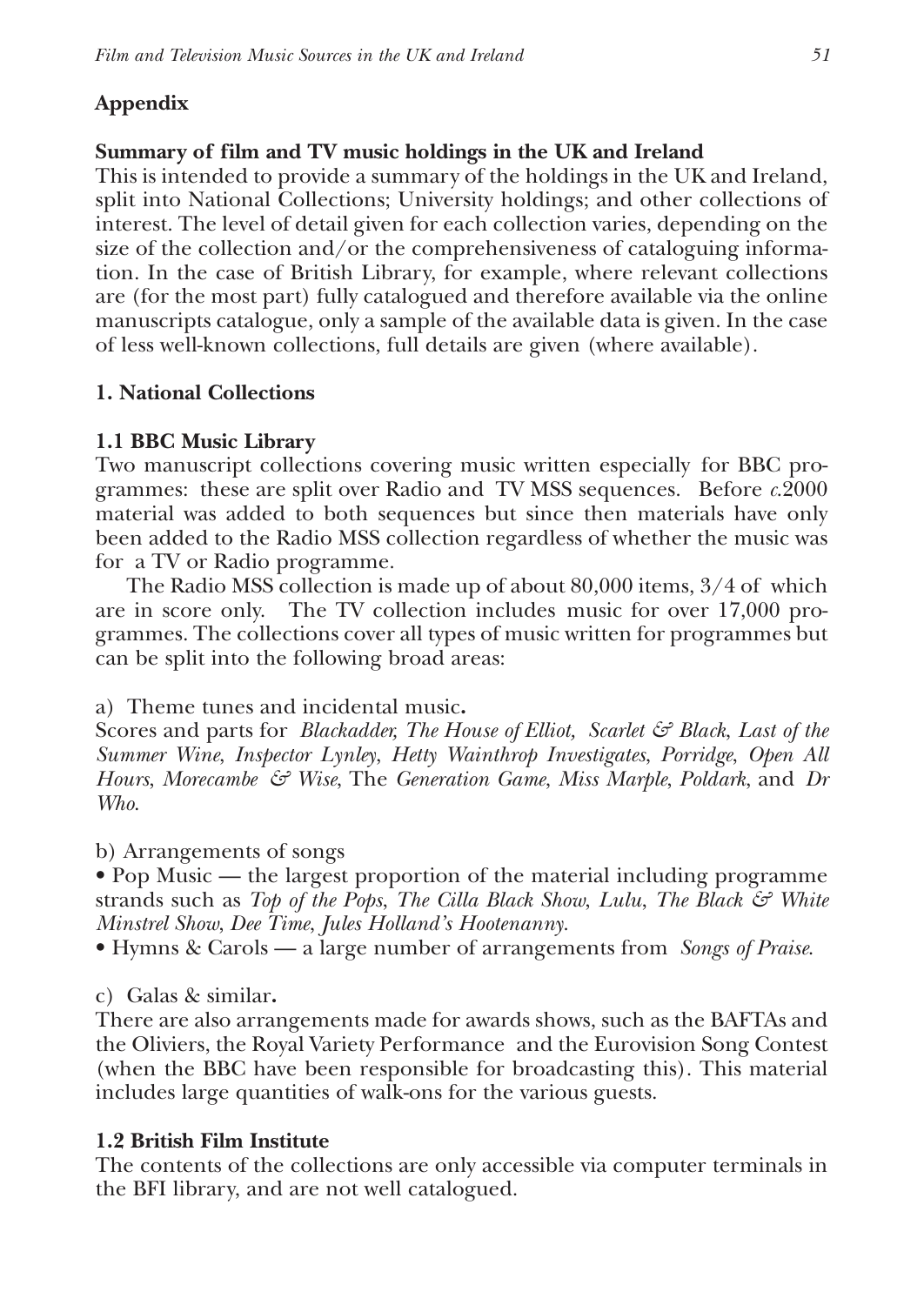a) Relevant collections include the Richard Arnell Collection; Carey Blyton Collection; John Greenwood Collection; Southern Pictures Collection.

Some of the highlights of these collections are:

1) *Oktayabr* (Sergei Eisenstein, 1928). The orchestral parts for Edmund Meisel's score

2) *Comin Thro' the Rye* (Cecil M. Hepworth, 1916). Original piano score

3) *West of Zanzibar* (Tod Browning, 1928). Music score; various composers

4) *Song of Ceylon* (Basil Wright, 1934). Original score containing parts, sketches and score by Walter Leigh [3 envelopes]

5) *Beau Geste* (Herbert Brenon, 1926). Score compiled and synchronised by Hugo Riesenfeld

b) British Federation of Film Societies Collection

Music cue sheet Index for Silent Films compiled by John Huntley and Ronald Reading with the BFFS. Also includes suggested music cue sheets for the following silent films:

*Battleship Potemkin*; *Berlin*; *Birth of a Nation*; *Black Legend*; *Cabinet of Dr Caligari*; *Chapeau de Paille d'Italie*; *Earth*; *The General*; *Intolerance*; *The Last Laugh*; *Metropolis*; *Nanook of the North*; *The Navigator*; *October*; *Old-Time Cinema*; *The Port of Lost Souls*; *Turksib*; *Warning Shadows*

## c) BFI Cue Sheets

BFI Special Collections houses over 1500 music cue sheets for films and television programmes. Most sheets relate to the clearance for films and programmes to be shown in Britain, but the productions originate from around the world. These include TV series, such as: *The Abbott and Costello Show*; *The Adventures of Robin Hood* (1950s); *The Avengers* (1967); *Buggs Bunny/Road Runner Show* (1968-69); *Dr Doolittle* (1970); *Dynasty* (1989); *Land of the Giants* (1968); *Lost in Space* (1967); *The Persuaders!* (1971-72); *Randall & Hopkirk (deceased)* (1969); *The Saint* (1960s); *Thunderbirds* (1965); and films, such as: *All that Heaven Allows* (1956); *American Graffiti* (1973); *An American Werewolf in London* (1981); *Apocalypse Now* (1979); *The Battle of Midway* (1976); *The Big Sleep* (American TV music cue sheet) (1946); *Butch Cassidy and the Sundance Kid* (1969); *El Greco* (1965); *Fantastic Voyage* (1966); *Flash Gordon* (1980); *The French Connection* (1971); *The Hunchback of Notre Dame* (1923); *The Ladykillers* (1955); *One Million Years B.C.* (1966); *Planet of the Apes* (1967); *The Poseidon Adventure* (1972); *Scott of the Antarctic* (1948); *Sleuth* (1972); *Tora, Tora, Tora* (1970); *True Lies* (1994); *The Year of Living Dangerously* (1982); *Zorba the Greek* (1964).

## **1.3 British Library**

Relevant Collections: Vaughan Williams manuscripts; John Ireland Collection; Gates Collection; Britten Compositions; Darnton Collection; Seiber Collection; Walter Leigh Collection; Bernard Stevens Collection; Cardew Collection; Humphrey Searle Collection; Chagrin Collection; Benjamin Frankel manuscripts; Maxwell Davies manuscripts; Lennox Berkeley musical compositions; Lutyens Collection, Arnold Bax manuscripts.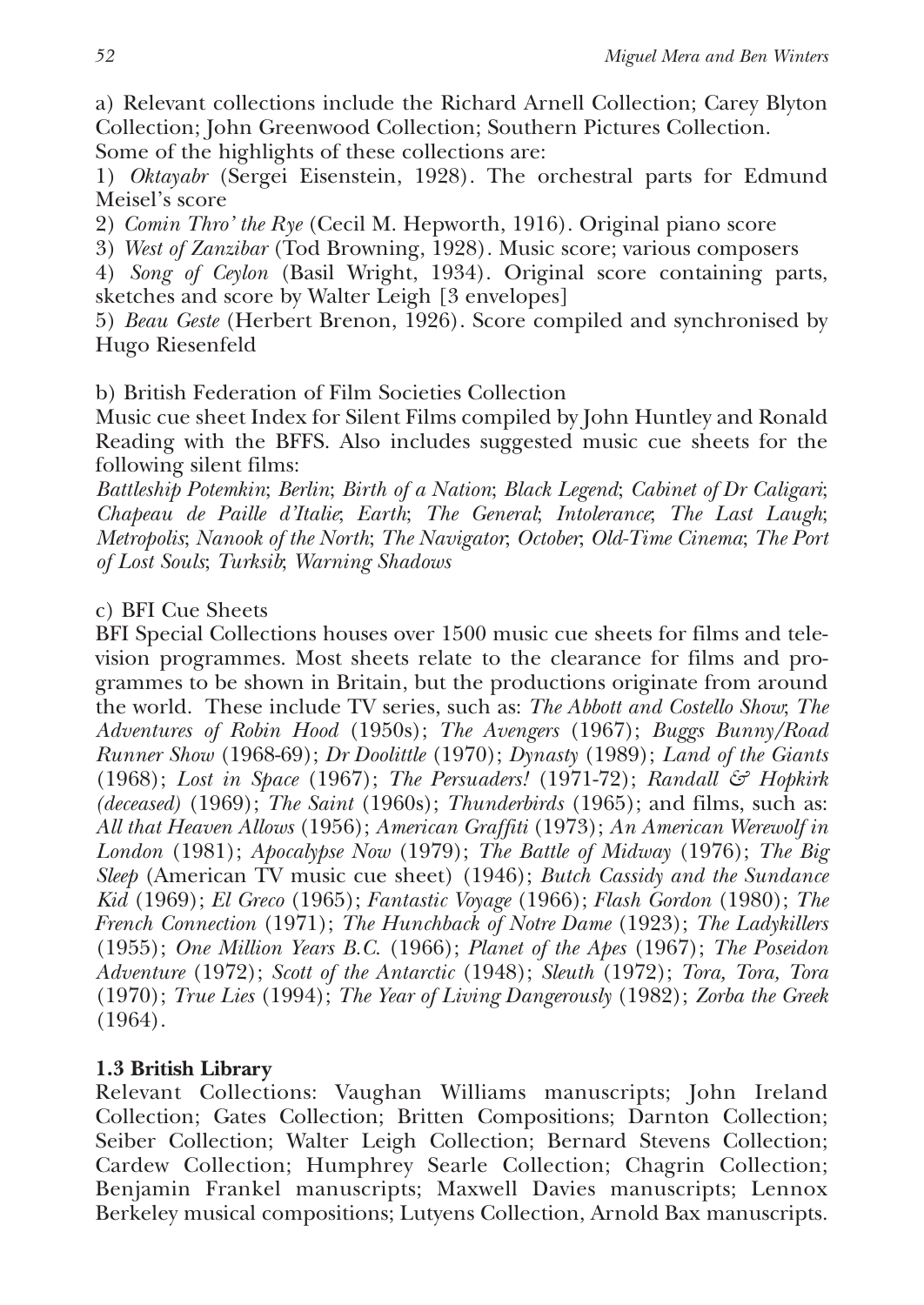*N.B. The Wilfred Josephs archive, which includes all his 200+ film scores, is not yet catalogued.*

Comprehensive and descriptive catalogue entries are available via the online manuscripts catalogue (http://www.bl.uk/), e.g. Vaughan Williams manuscripts includes:

• Add. MS 50422–3. VAUGHAN WILLIAMS MANUSCRIPTS. '49th Parallel': music for the film produced and directed by Michael Powell; composed 1940–41. Autograph. Add. MS 50422 G and I also contain sketches for the film, 'The People's Land'

• Add. MS 71219. 'Coastal Command': music for the film produced by Ian Dalrymple; [1942]. Autograph. Headed by the composer 'Sequence 9' and in another hand in red crayon '6 We search & Strike' (f.1). The titles, and the added pagination 65–70 in red crayon.

• Add. MS 50429–30. 'Flemish Farm' music for the film produced by Filippo del Guidice and directed by Jeffrey Dell.

• Add. MS 50430A. Short score of sections of the film music for 'Flemish Farm' in a copyist's hand, with autograph revisions.

• Add. MS 50431 (ff.15) 'Scott of the Antarctic' music for the film produced by Michael Balcon, directed by Charles Frend. Full score of nos. 3, 8 and 45. Copies. Also includes (f.9–12) autograph condensed score of nos.19–21.

## **1.4 National Library of Scotland**

There are 2 potential areas of interest in the collection of the Scottish Screen Archive

a) Muir Mathieson is credited for the music on 10 titles in the collection, production files for 5 of which are held, and may contain music cue sheets.

b) David Dorward is credited for music on three films in the collection, two of which have production files, which may contain music cue sheets.

## **1.5 National Library of Wales**

There are four collections that are of interest:

a) Grace Williams Archive

• Extensive manuscript materials (including orchestral parts) for *Blue Scar* (1948); *David* (1951); *The Story of Achievement* (1952)

b) Daniel Jones Archive

• Score, sketches, and parts for *Happy Hampstead* (1936). With associated letter

• Letter from The Mechanical-copyright Protection Society Ltd, dated 15 November 1954, relating to music composed for television films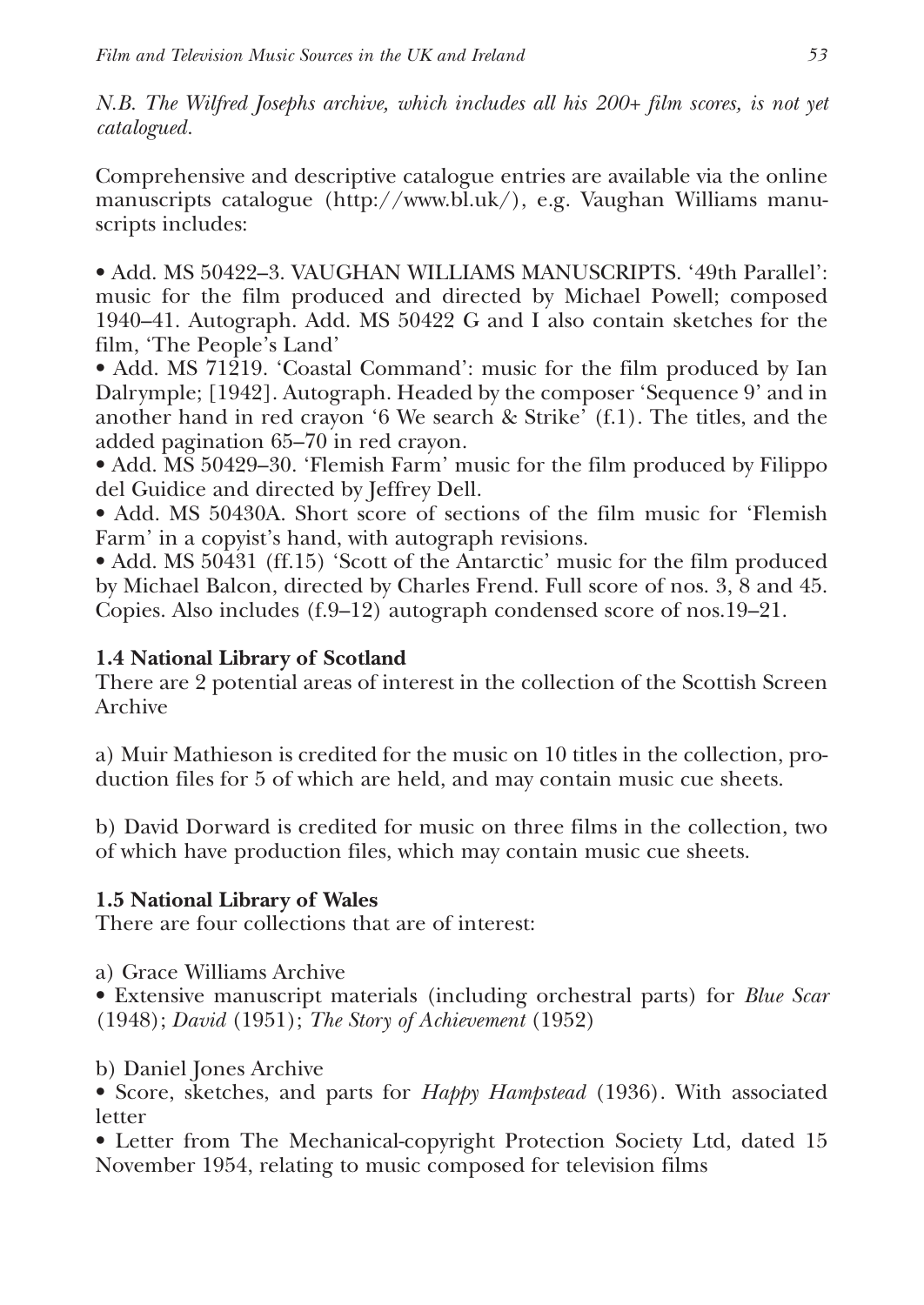- c) William Mathias Archive
- Sketch for *Forward to First Principles* (British Transport Film, 1965)
- Sketch and parts for BBC Wales TV incidental music for *Dalar Deg* (1965)

d) Alun Hoddinott Archive (not catalogued)

• Sketches, timing sheets for *Pembrokeshire – My Country* (1960 documentary film)

- Sketches, timing sheets for *The Sword of Sherwood Forest* (1960)
- Papers relating to *The Horsemasters* (1961)
- Photocopy of score of *Steel Be My Sister* (1975 documentary film)

• Ink score and transparencies of piano duet for *The Shining Pyramid* (1977 TV drama)

## **2. University Holdings**

## **2.1 Kingston University, Nightingale Centre**

Douglas Pipes, score for *Monster House* (2006) (five parts labelled Cue 1– Cue 5)

## **2.2 Royal College of Music, Library**

a) Stanley Myers Archive

Includes MSS for:

*Heart of Darkness* (1993); *Stalag Luft* (1993); *Mrs. 'Arris Goes to Paris* (1992); *Homo Faber* (1991); *Cold Heaven* (1991); *Track 29* (1988); *Sammy and Rosie Get Laid* (1987); *Wish You Were Here* (1987); *Pack of Lies* (1987); *Castaway* (1986); *Strong Medicine* (1986); *Dreamchild* (1985); *Blind Date* (1984); *The Honorary Consul* (1983); *Eureka* (1983); *Lady Chatterly's Lover* (1981); *Incubus* (1981); *The Watcher in the Woods* (1980); *The Deer Hunter* (1978); *The Greek Tycoon* (1978); *The Class of Miss MacMichael* (1978); *Der Fangschuß* (1976); *Schizo* (1976); *Conduct Unbecoming* (1975); *Apprenticeship of Duddy Kravtiz* (1974); *Frightmare* (1974); *House of Whipcord* (1974); *Zee and Co.* (1972); *A Severed Head* (1970); *Tam Lin* (1970); *Take a Girl Like You* (1970); *The Walking Stick* (1970); *Michael Kohlhaas – Der Rebell* (1969); *Otley* (1969); *No Way to Treat a Lady* (1968); *Martian Chronicles* (1980); and the theme music to the BBC political programme *Question Time*.

b) James Bernard Archive

Includes:

*Dracula* (two versions 1958 and 1966); *Universal Horror* (1998); *Green Fingers* (2000); *The Quatermass Experiment* (1955); *Frankenstein* (1957); *The Devil Rides Out* (1968); *Nosferatu* (film 1922, score 1997); *She* (1965); miscellaneous works (including a score composed by Bernard at Wellington school which is signed by Benjamin Britten).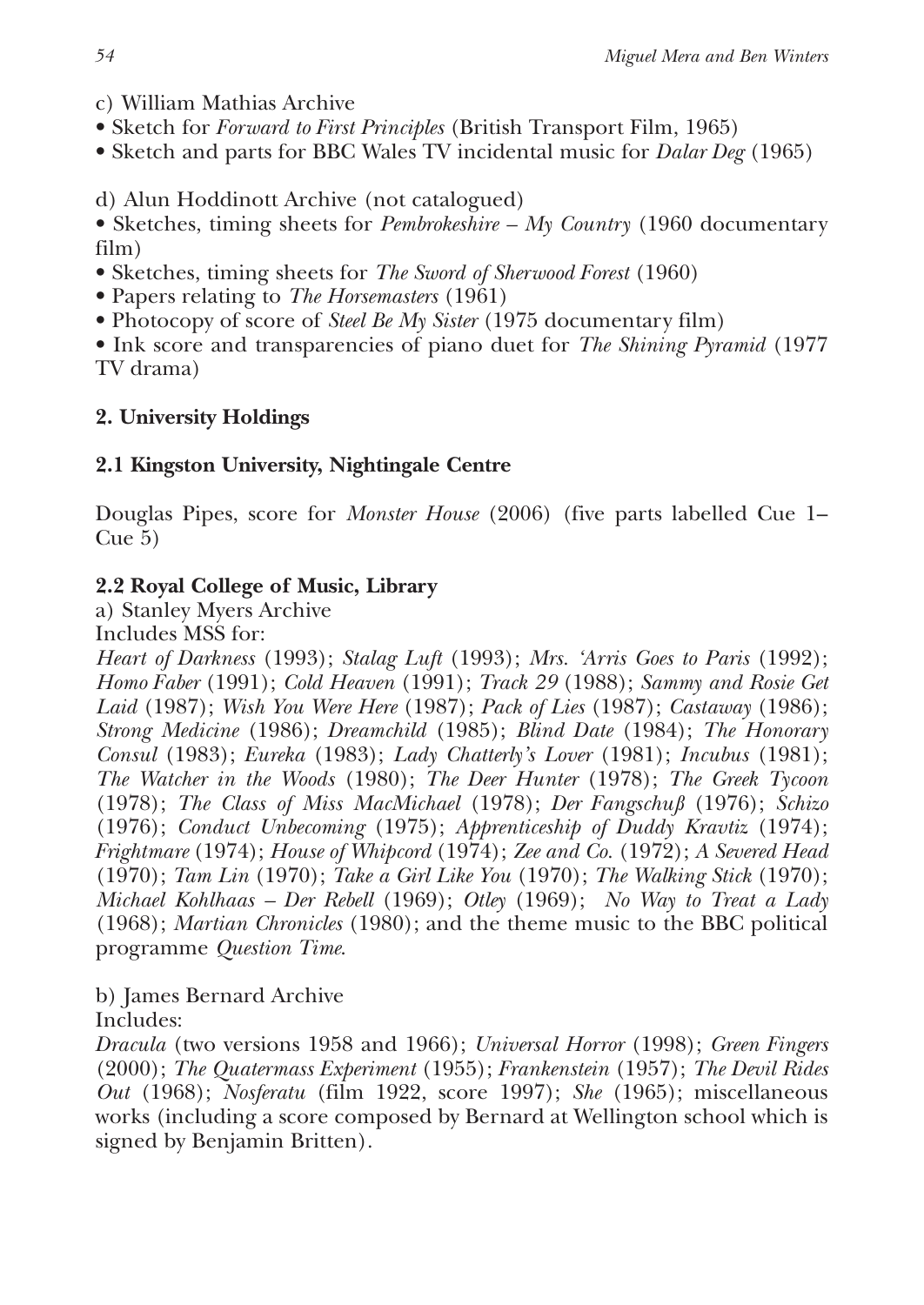#### c) Malcolm Arnold Collection

Selected film score manuscripts of Malcolm Arnold, including the St. Trinian's School Song from *The Belles of St. Trinian's* (1954)

#### d) Thames Television Archive

Large collection of scores and parts, mostly manuscript, of music used in Thames TV productions from the 1950s onwards. Includes *Morecambe & Wise* musical arrangements.

#### **2.3 Trinity College of Music, Jerwood Library**

#### a) Stanley Black

There is a preliminary hand list of autograph film scores, which include: *Ballad in Blue*; *Battle of the Sexes; Behind the Headlines; Passport to Treason*; *Blood of the Vampire*; *Boyd's Shop with Professor Tim; Broth of a Boy*; *Come Dance with Me*; *Crossplot; Dual Alibi; Escape by Night; Recoil; Fatal Night; Five Golden Hours; Flesh and the Fiends; The Flying Scot; Time Lock; Further Up the Creek; Gaucho Country; Hand in Hand; Hell is a City; High Terrace; Violent Moment; Hindle Wakes; Jack the Ripper; Lilli Marlene; Make Mine a Million; Man who Wouldn't Talk; Monkey's Paw; Mrs Fitzherbert; Naked Truth; One Wild Oat; Orders Are Orders; Sands of the Desert; Shadow of the Past; The Small Voice; The Interrupted Journey; Constellation Films trade mark; Stormy Crossing; Three Steps to the Gallows; Stranger in Town; Breakaway; Bond of Fear; System; Teenage daughter; That Woman Opposite; These Dangerous Years; These Wonderful Things; Third Time Lucky; Tiger by the Tail; Rebound; Tempean dance music; Time Lock; The Man in the Back Seat; The Flying Scot; Top Secret; The Trollenberg Terror; Valentino; Vicious Circle; A Yank in Ermine; The Young Ones*

Documentaries: *Britain is an Island*; *History of Psychiatry*; *Ten-Year Plan*; *Swan Esther*. The collection also includes a biblical 'musicalette' by J. Edward Oliver and Nicholas D. Munns for which Black acted as musical co-ordinator, supervising the orchestration and producing the arrangement of the vocal score.

#### b) Frank Cordell.

Collection of manuscript film scores, and occasional miscellaneous materials e.g. recording schedules for the following:

*Achilles*; *Khartoum*; *The Bargee*; *Bitter Wind*; *Cromwell*; *Flight From Ashiya*; *Flight of A Tiger*; *Ford Project D*; *God Told Me To*; *The Iron Major*; *The Man Who Never Was; Operation Trojan Horse*; *Permutations*; *Project S*; *Saviour Of Vladic*; *String Games*; *Survival*; *Taps For Sergeant*; *Wide Screen Vista*

The complete hand list of list of works contains details of cue materials for each film e.g.,

*Khartoum* Orchestral score only (Manuscript) Divided into the following sections: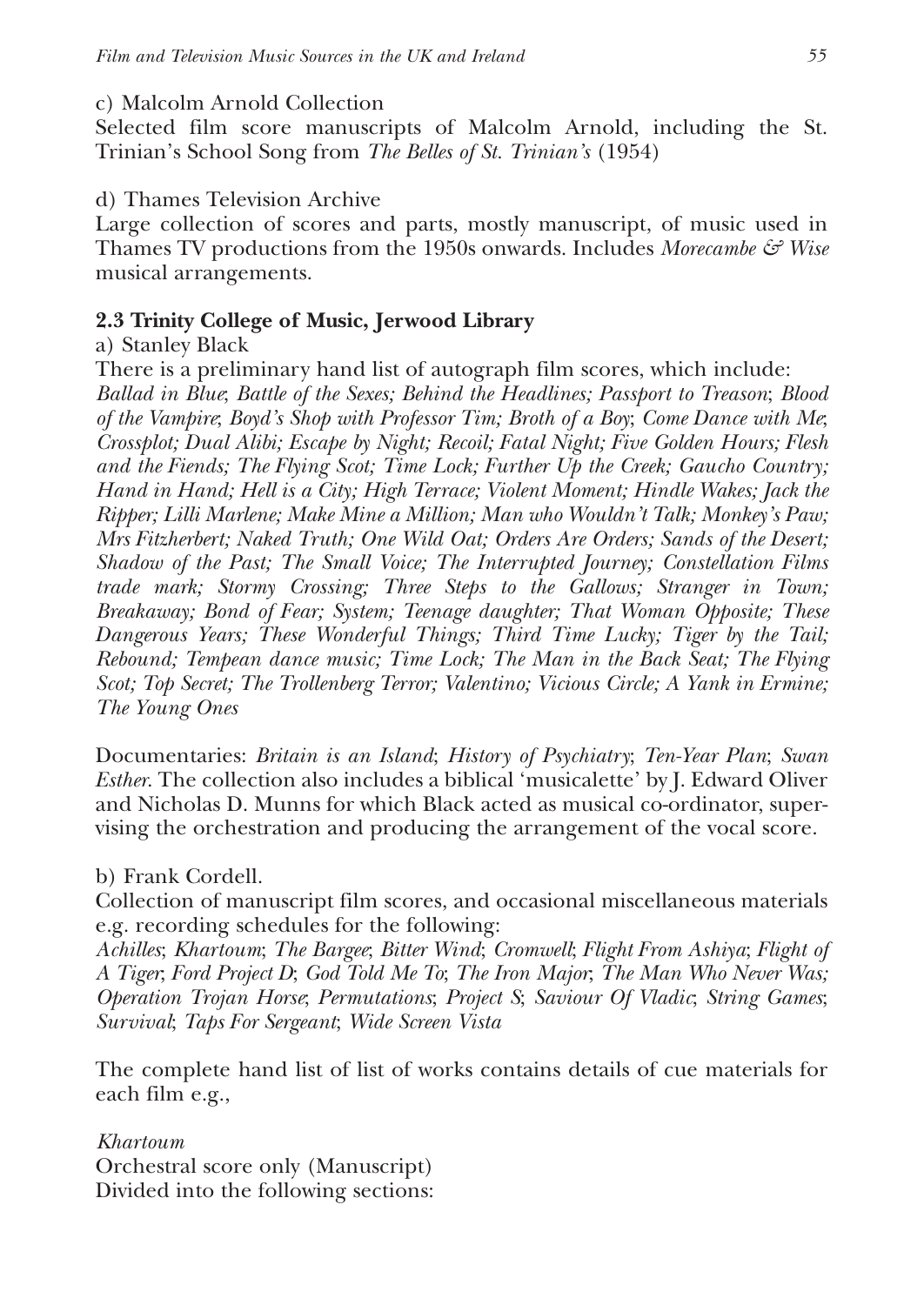Main Titles Prologue Overture Intermission Hicks's Army 2.M.2 ('Looting Party') 3.M.1 3.M.2 ('Gordon meets Gladstone') 4.M.1 ('Cairo Skyline') 4.M.2 ('The Palace Chambers') 4.M.3 ('Zabeir's Curse') 4.M.4 ('Up the Nile') 5.M.1 5.M.2 ('Gordon returns to Khartoum') 5.M.4 ('Gordon enters Mahdi's Camp') 6.M.1 6.M.2 ('Mahdi's tent') 7.M.1 ('Gordon's doubts') 7.M.2 ('Parliament to Ditch') 7.M.3 ('Ditch flooding') 7.M.4 ('Cattle Raid: Part I') 8.M.1 ('Cattle Raid: Part II') 8.M.2 ('Cattle Raid: Part III') 9.M.1 ('Sandstorm') 9.M.2 ('The British are coming') 10.M.1 ('Mahdi's guns') 10.M.2 ('Gordon prays') 10.M.3 ('Khartoum is shelled/siege of Khartoum') 11.M.1 ('Battle of Berber I') 11.M.2 ('Battle of Berber II') 11.M.3 ('Excecution') 12.M.1 ('Wolseley's Army') 12.M.2 ('Dead city') 12.M.3 12.M.4 ('The Mahdi') 13.M.1 ('Severed Heads') 14.M.1 ('Prelude to Battle') 14.M.2 ('Death of Gordon') 14.M.3 14.M.4 ('The End')

c) Filmharmonic Archive

Collection of scores by leading film composers as presented at the Filmharmonic concerts, held at the Royal Albert Hall between 1972 and 1985 in aid of the Cinema and Television Benevolent Fund. Some of the scores are original manuscripts; others are photocopies. In some cases performing parts are present.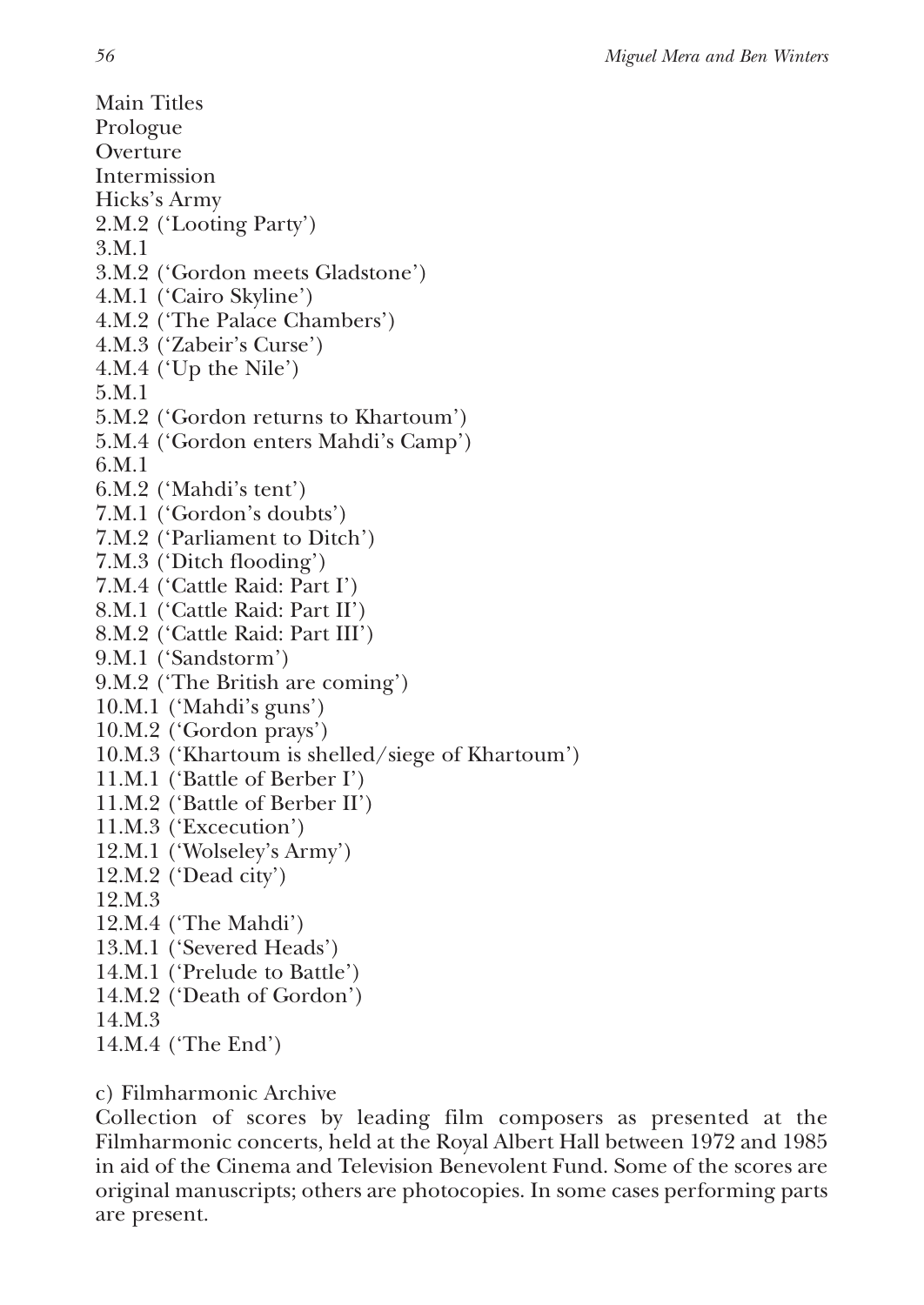d) Cinema and Light Music Collection

Includes material donated by the Scottish Screen Archive. It dates from 1910–60 and largely consists of sheets of popular songs that would have been played by the pianist during silent films.

## **2.4 University of the Arts, Stanley Kubrick Archive**

Website: http://www.arts.ac.uk/kubrick.htm

The Stanley Kubrick Archive, opened in October 2007 holds music-related material for most of the feature-length releases. Early feature-length film material is scant: there are fewer than ten boxes of documents related to *Paths of Glory* (1957); but more than thirty for *Full Metal Jacket* (1987). Documents that concern music are as follows, even if the document makes only brief reference to music. Items at the bottom of the list are unique to a film or a few films, as indicated with parentheses. screenplays in various drafts

scripts

continuity reports

progress reports

shooting schedules

call sheets

meeting notes

lists of expenses

statistical lists of popular songs from various eras

contracts with composers, other musicians

correspondence requesting the rights to obtain/use recordings

correspondence regarding the employment of conductors and musicians

lists of music considered for use

miscellaneous notes

newspaper clippings and other press

recording session details with notes on each take

scene breakdowns by reel

unpublished interviews

LP records of music and sound

cassette tapes

advertisements and brochures for audio equipment

sheet music

scores

descriptions of wild tracks (*A Clockwork Orange*)

music cue sheets (*Barry Lyndon*, *Eyes Wide Shut*)

floppy discs (*Eyes Wide Shut*)

playback list (*Eyes Wide Shut*)

index cards detailing music (*Full Metal Jacket*)

post-production editing notes (*The Shining*)

novels with marginalia (*The Shining*)

Information generously provided by Kate McQuiston, Assistant Professor and Chair of Musicology, University of Hawaii at Manoa. Contact: mcquisto@hawaii.edu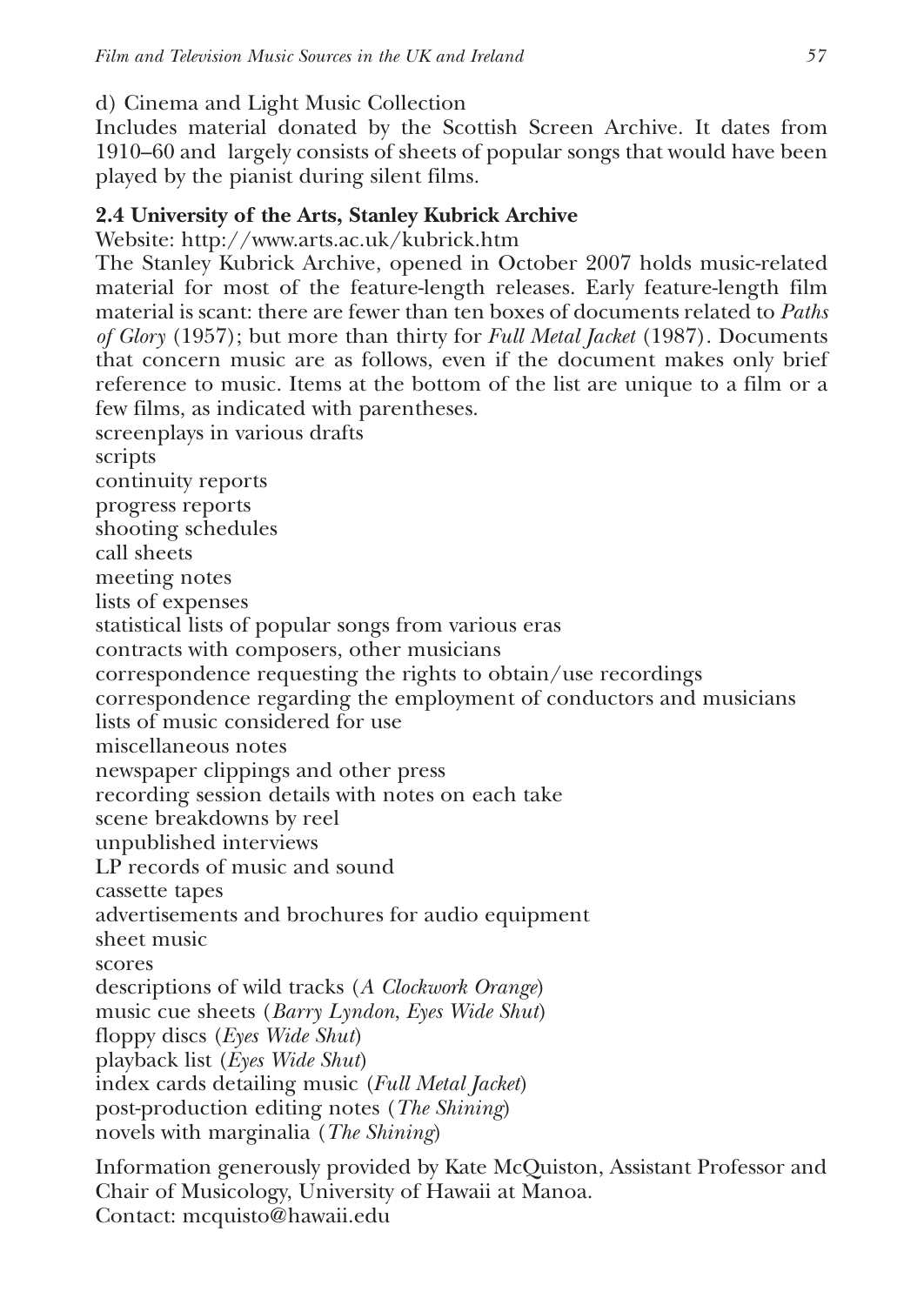#### **2.5 University of Cambridge**

Cambridge University Library holds the William Alwyn archive, with the music for over 100 films, and the archives of Sir Arthur Bliss and Roberto Gerhard, as well as other individual works. There are also fragments of works by George Auric and of William Walton's score for *Hamlet* (1948).

#### a) William Alwyn Archive

Comprehensively catalogued collection of scores, sketches and parts, available via Newton catalogue: http://ul-newton.lib.cam.ac.uk/. There are 161 items on the catalogue, a mixture of documentaries (principally shorts, but a few feature length wartime films), and feature films. There are a further 10 film scores that are currently un-catalogued.

The collection also consists of photocopies of Christopher Palmer's arrangements of Alwyn's scores, which were recorded as suites for Chandos. In some cases these are the only written-down version of scores. Also in the Alwyn Archive are a number of scores and/or sketches (c. 20-30, all currently uncatalogued) by Doreen Carwithen (Alwyn's widow), including some short snippets that she contributed to *Christopher Columbus* (1949), which was primarily composed by Arthur Bliss.

Typical catalogue entries:

• MS.Alwyn.1.1.52 In Which We Serve (sketches)

2 v. ([4]p. each) of music; 36 cm or 26x36 cm.

Paper: 36 cm. 18 staves (275x210mm), A.L. no. 12; 26 x 36 cm. 18 staves (216x310mm), no manufacturer's name.

Titles – Flotilla tune – This is the story of a ship – Shipbuilding – Shipyard with repeat into end of ship's building – Champagne bottle –  $\frac{8}{3}$  bars of officers' theme – Sea trials – Speed trials – White ensign – Daily Express – Crete – Southern temperament (sunbath) – Kinross home – Shorty Blake – Cafe – Speed trials – End titles – Shorty enters Blake home – Mother – Mother excited – After wedding – Towing sequence. L.S. Damaged Kelly – Flotilla tune from titles – Dying sailor – Capt. rushes out – Speed trials from titles – Funeral at sea. Dying sailor music – Flotilla music from titles – Sea trials – 6 bars of White ensign.

• MS.Alwyn.1.1.77-8: Odd man Out

1 ms. score  $(5p.) + 1$  ms. set of parts; 33cm.

Orchestration: 12(ca.)21/2200/timp.hp./str.

Holograph in pencil, signed. Parts are in copyist's hand, some parts are stamped '. Bramson music service...Oxford Street, London.'

Paper: Score. 24 staves (287x210mm), no manufacturer's mark. Parts. 12 staves (254x194mm), no manufacturer's mark.

• MS.Alwyn.1.1.76 : Odd Man Out [manuscript]: piano sketches.

38 p. of music + 1 leaf; 28-31 cm.

Cover and additional leaf have notes on timings in Doreen Carwithen's hand.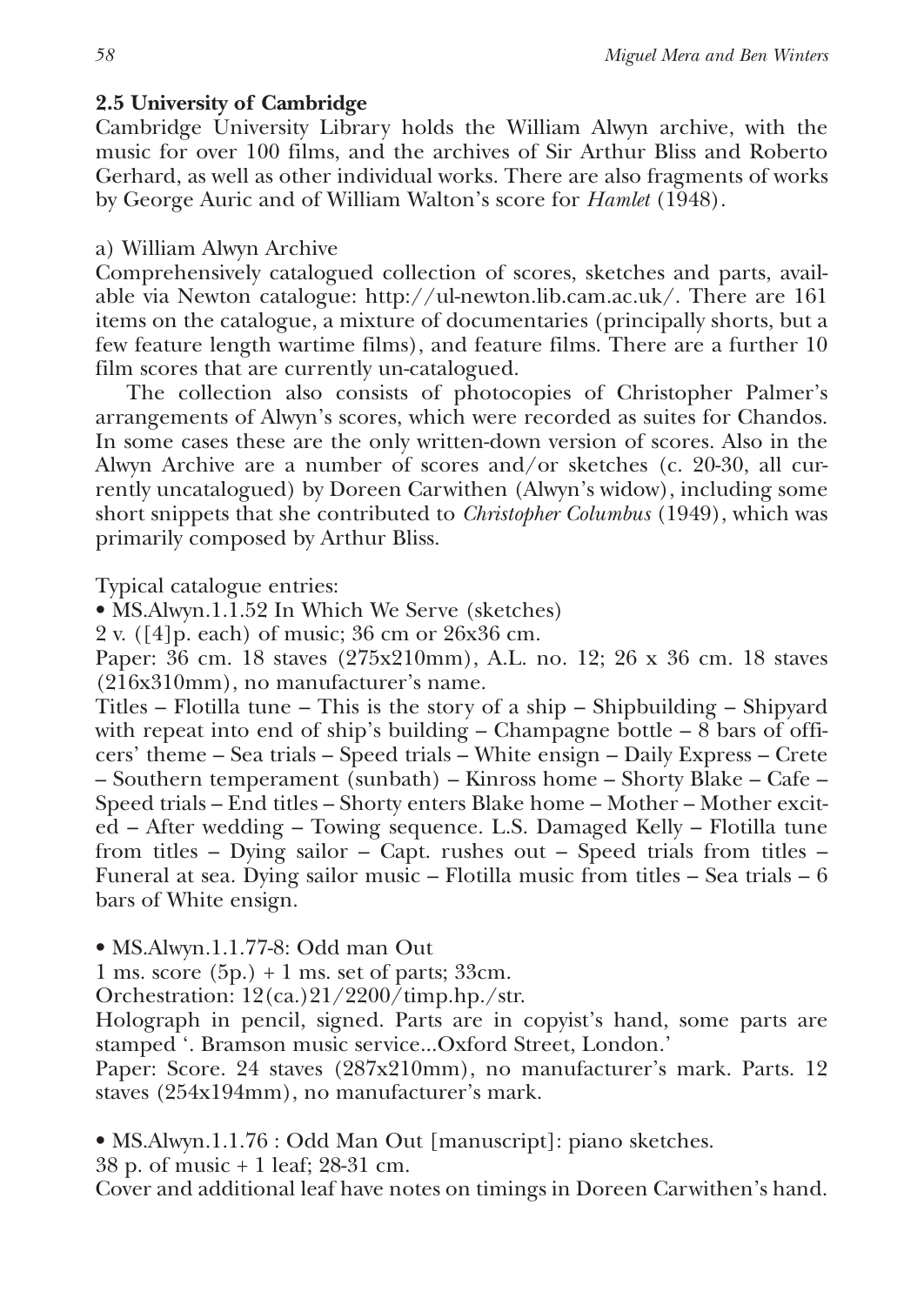Holograph in pencil with some copyist's annotations in ink.

Paper: 12 staves (251x187mm or 255x190mm), no manufacturer's name.

2M3. Police montage – 2M2. Johnny falls off car; Johnny lying in road; Johnny starts to get up; Boys in car; Car moves off; Empty street; Johnny rising; Reaches shelter – 2M1. After Johnny says "Well I must go now" They leave room; Car coming along street; Johnny; Delirium; 'Here we are now' – 3M1. Interior shelter as ball bounces in; 'Oh Donald'; Johnny looks puzzled; Johnny reacting; Doors to kitchen – 3M2. Starts after Dennis says 'Stay here'; Boys; Boys hesitate; Boys run off; Pat stops lid; Pat says 'Come on'; Dialogue; Boys run off; Arrive at Theresa's house – 4M1. Johnny in shelter : boy & girl; Boy & girl enter; Johnny; 'There's someone here'; Johnny; Johnny says 'Put it out & clear off'; Johnny moves; Dim to Theresa's – 5M1. As child skates away from Dennis; Cuts as Dennis reaches Johnny – 5M3; He slumps; Johnny; He falls – 5M2. Dennis chase music; Dennis runs across roof; Fires start; Dennis; Dogs barking; Policemen see Dennis – Main titles. 1M1; Two Cities; Belfast – Part 2. 6M1. C.U. Tom seeing revolver – 6M2. Starts after Tom says 'I'm thinking of the decent man he killed'; Chair falls; Johnny moves out of door; Johnny outside on pavement; Johnny walking along pavement to cab; cut to soldiers running – 7M1. Granny & the picture. Lullaby; Kathleen taking revolver from Granny; Gin Jimmy's cab – 7M2. Gin Jimmy slams door after police; Sees Kathleen walking; Pulling up at builders' yard; Opens cab door; Slips & falls in mud; Knocks over bath tub; Puts Johnny in bath; Sees Shell; Cab drives off; Shell hesitates & looks round; Shell starts to move off; Kathleen; [Dissolve] to Katie talking to seaman – 9M1. Builders' yard; Falls into mud; He gets up; C.U. feet; Johnny enters crib  $-10M1$ . Diss[olve] to Shell entering builders' yard; C.U. empty bath; Looks into window; Sees bandage; Pub entrance; Enters pub – 12M1. Starts after Inspector says 'You can't do that unless he's coming here'; Diss[olve] to Kathleen going through gate to vestry – 13M1 Johnny walks to his death; Lukey; Shell & Johnny; Shell spots passers; Shell grabs Johnny; Shell; Policeman passing bushes; Johnny starts to get up; Kathleen; Shell rings bell – 13M2; Johnny; Kathleen says 'Johnny'; Kathleen reaches Johnny; Ship's siren – 13M13; Dialogue; Dialogue ends; Revolver shot – 13M4; Mackintosh; Ship's siren; Chimes – 13M5. Final chords – 12M2. Delirium scene in Lukey's studio; Shower; When I was a child I spoke as a child; Johnny rises – Rough guide for Johnny's walk – B. Johnny's walk – Johnny's walk (melody only).

#### b) Roberto Gerhard

- *This Sporting Life* (1963), complete score and fragments
- Numerous radio and television plays

#### c) Miscellaneous

Includes:

*Epic of Everest* (1925) / compiled by Eugene Goossens [Unidentified silent film] / compiled by Eugene Goossens *La Dame de Mallaca* (1937) / Louis Beydts *Dumb Dora Discovers Tobacco* (1945) / Ernst Herman Meyer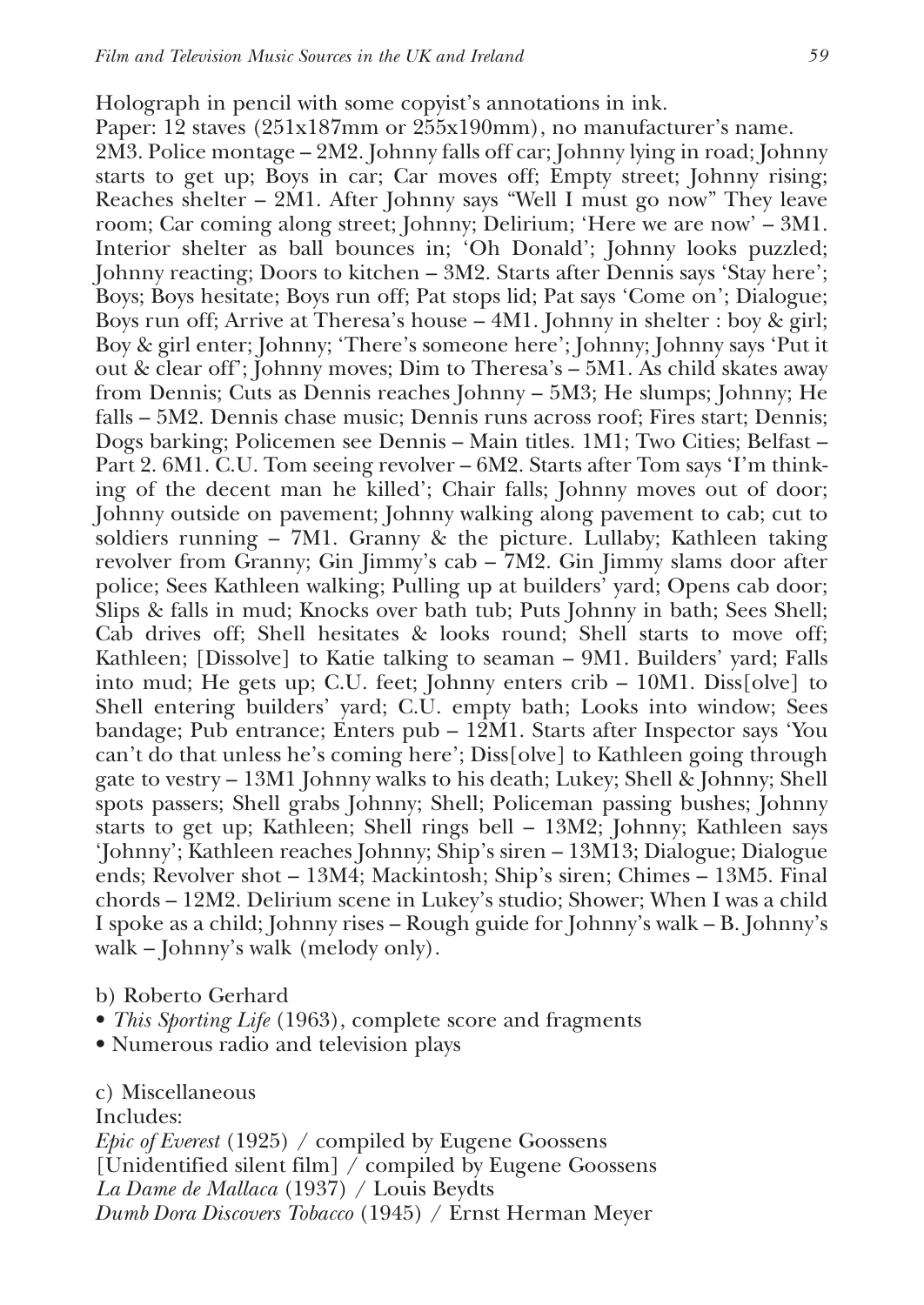Fragments from: *Hue and Cry* (1945) / George Auric *Hamlet* / William Walton *Eureka Stokade* (1949) / John Greenwood [Unidentified fragments] (MS.Add.9336-9337)

## **2.6 University College Cork, Boole Library**

The Seán Ó Riada collection contains:

• Correspondence, which includes notes on music for the film *Playboy of the Western World* (1962)

• File of TSS letters from Charlie Davis, 15521 Otsego Street, Encino, California to Ó Riada, relating to a score which Ó Riada is creating for a film produced by Davis

• File of 85 items relating to the film *Mise Éire*. This file includes 'Mise Éire Orchestral Suite', multiple copies of orchestral parts for *Mise Éire*, handwritten and photocopy of orchestral parts, score for *Ceolta ón Scannán*, *Mise Éire*, as well as various other items.

• No reproductions are possible without the written consent of Peadar Ó Riada, the composer's son

## **2.7 University of Leeds**

The Jones/Nyman Archive consists of 2 collections.

a) Trevor Jones:

• Scores are slowly being photographed one at a time. At present, *Sea of Love* (Harold Becker, 1989), *In the Name of the Father* (Jim Sheridan, 1993) and *Freejack* (Geoff Murphy, 1992) have been copied, and work is in progress on the Alan Parker films *Angel Heart* (1987) and *Mississippi Burning* (1988), which are bound together in one volume. As well as the full scores themselves, several of these bound documents also contain sketch and draft materials, short scores in Jones's hand, and valuable information regarding the size of the recording ensemble.

• The collection includes *c*.400 audio reels, about 20% of which have been digitized.

• All of the sound materials are catalogued and stored in a large Access database.

• Paperwork removed from reels is stored and filed by film title, but is not catalogued properly at this time.

b) Michael Nyman:

• Contains over 500 items from the late 1970s to the late 1990s, including: film and television audio-visual materials and ephemera; and concert music (scores and recordings for his harpsichord concerto and trombone concerto).

• Photographs are being taken of all of the sound materials (reels, DASH, Sony PCM tapes, DATs, etc.) and the information captured on the pictures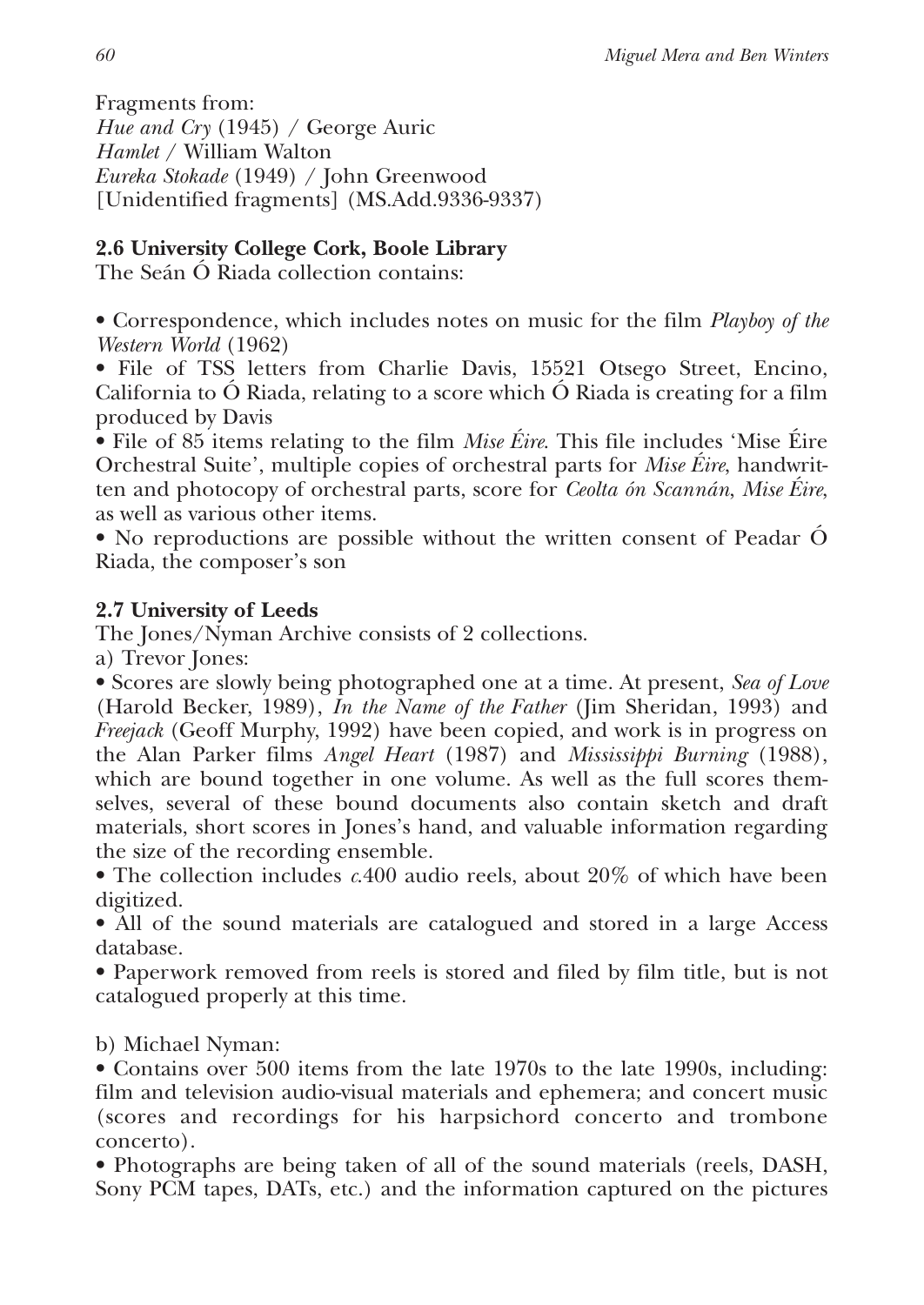will be typed into a database

–About 25% of the analogue collection digitised.

#### **2.8 University of Oxford, Bodleian Library**

a) The main collection of interest is the Robert Bruce Montgomery (1921–78) Collection. The catalogue entries (listed in Post-Summary Catalogue Music Manuscripts Mus. AC. 3) are as follows:

a. 4 Doctor at sea. W. 71 [April–May 1955]. Score of section 1M1 only. Pencil with ink and crayon annotations. 6 leaves.

b. 47 [Which will ye have?, initially entitled]

- Barrabas the robber. W. 45, [op.12, 1948]. Pencil sketches. 10 leaves.
- b. 48 Carry on constable. W. 98 [Jan. –Feb. 1960]. Score. Pencil with ink and crayon annotations. 99 leaves.
- b. 49 Carry on nurse. W. 93, [Jan. –Feb. 1959]. Score, and 1 leaf of sketch es (fol. 91). Pencil with ink annotations. 91 leaves.
- b. 50 Carry on regardless. W. 103, [early 1961]. Includes 2 sections ('Musak' and 'Strip') composed by Eric Rogers. Score (also control parts for 'Musak' and 'Strip'). Pencil with ink annotations. 105
- b. 51 Carry on teacher. W. 94, [May 1959]. Sections 9M2 and 9M3 by Eric Rogers. Score. Pencil with ink annotations. 108 leaves
- b. 52 a (f.1–24v) The City (Cairo). W. 78, [March 1978]. Television film, apparently never completed. Score. Pencil with ink annotations; b (f.25–6) Doctor at sea. W. 71, [April–May 1955]. Sketches. Pencil with ink annotations;

c (f.27–47v) Doctor in love. W. 99, [April 1960]. Sections 5M1, 5M2, 6M4, 7M1, 7M2, 10M3 only). Score. Pencil with ink annotations; d (f.48–52) Doctor in the house. W. 64, [Jan. 1954]. 'Themes from the film', arr. for piano. Ink. (see also b. 84, f.18–21). 52 leaves.

- b. 53 The Duke wore jeans. W. 90, [Jan. –Feb. 1958]. Score. Pencil with ink annotations. Section 1M1 is a transposed version in the hand of Eric Rogers. 100 leaves.
- b. 54 Guilty? W. 77, [Feb.–Mar. 1956]. Score. Pencil with ink annotations. 65 leaves.
- b. 55 [Sins of the father, also known as] Home is the hero. W. 92 [Sept. 1958]. Score. Pencil with ink annotations. 53 leaves.
- b. 56 No kidding. W. 102, [Oct. 1960]. Score. Pencil with ink annotations. 111 leaves
- b. 57 North and West. W. 58, [Aug.-Oct. 1952]. Score. Pencil with crayon annotations. 'Scottish aubade', W. 67 (see b. 79) is based on this music. 75 leaves.
- b. 58 Please turn over W. 97, [Oct. 1959]. Score. Pencil with ink annotations. Section 1M1 mostly in the hand of Eric Rogers, who arranged Montgomery's theme for the titles. 131 leaves.
- b. 59 Raising a riot. W. 69, [Oct.-Nov. 1954]. Piano pieces entitled 'Two tunes from the film "Raising a riot": Raising a riot [and] I think of you'. Ink. 2 leaves.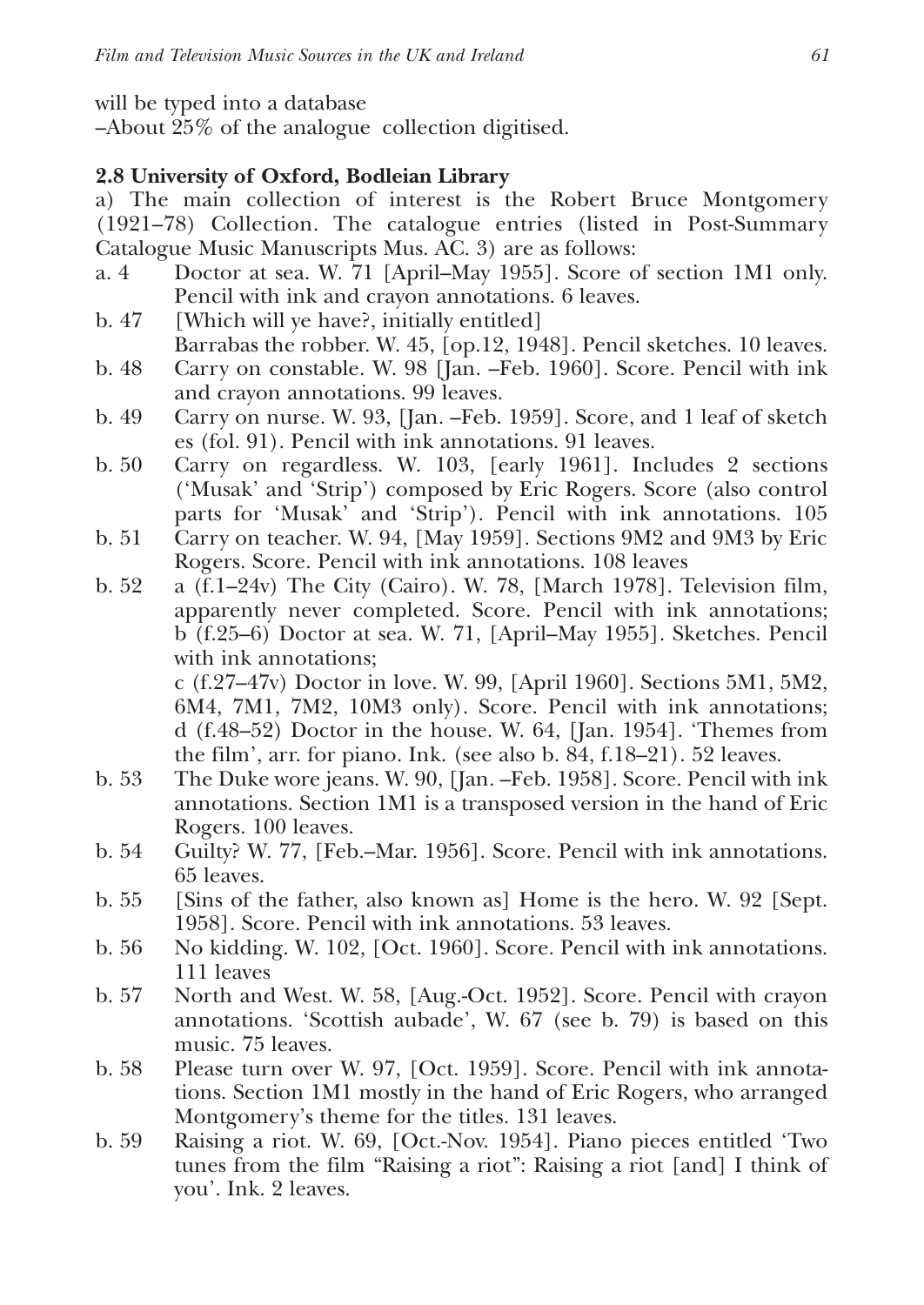- b. 60 Raising the wind. W. 105, [1961]. Score. Pencil with ink annotations. 54 leaves.
- b. 61 Raising the wind. Score of certain sections, in the composer's hand, together with scores and parts of arrangements and copies in the hand of Eric Rogers and an unidentified copyist. The work is generally referred to here as 'Happy band', the original provisional title of the film. Ink, and pencil with ink annotations. 60 leaves.
- b. 62 Too young to love. W. 96, [1959]. Score. Sections 2M1, 2M2, 2M3, 2M4, 3M1, 3M3, 4M1, and 6M1 are by Ken Jones, and in his hand. Pencil with ink annotations. 50 leaves.
- c. 453 Too young to love. Orchestral parts, in various hands. Ink. Not foliated.
- b. 63 Twice round the daffodils. W. 104, [1962]. Score. Pencil with ink annotations. 137 leaves.
- b. 64 [200 million mouths, originally entitled] Food. W. 55, [op.19 no.2, 1951]. Score. Pencil with crayon annotations. 40 leaves.
- b. 65 Watch your stern. W. 101, [1960]. Score, together with printed copy of 'On the road to Mandelay'. Pencil with ink annotations. 103 leaves.

Large amounts of supporting documentation, including:

• Letters from film companies, 1957–78, arranged alphabetically by company, including *a* (fols.1–23) Anvil films, 1957-78; *b* (f.24–101) Beaconsfield Films, 1957-65; *c* (f.102–50) Sydney Box, 1957-64, and *d* (f.151–229) J. Arthur Rank, 1957–62. 296 leaves.

• MS. Eng. c. 3959. Miscellaneous papers, comprising *a* (f.1–67) notes on the orchestra and choir; *b* (f.68–130) music schedules and measurements, and *c* (f.131–236) cast and unit lists, schedules, call sheets and credits. 236 leaves. • MSS. Eng. c. 3964–6. Film score measurements and music cue sheets, arranged alphabetically by title of film, *Brides of Fu Manchu – Doctor in Love, The Duke Wore Jeans – Watch Your Stern*. 341, 267 leaves.

Other collections at the Bodleian

b) Musical manuscripts and related material of Clifton Parker (1905–89), e.g. manuscript scores for *Western Approaches* (1944), *Johnny Frenchman* (1945), *The Feminine Touch* (1956)

c) Cue sheet, sketches, and short score materials for Michael Hurd's scores to *Flickorna* (1968) and *Scrubbers* (1983). These are un-catalogued (new acquisition)

The Faculty of Music also has some papers of Frederick Sternfeld that are yet to be catalogued, and which include copies of film score manuscripts that he reviewed.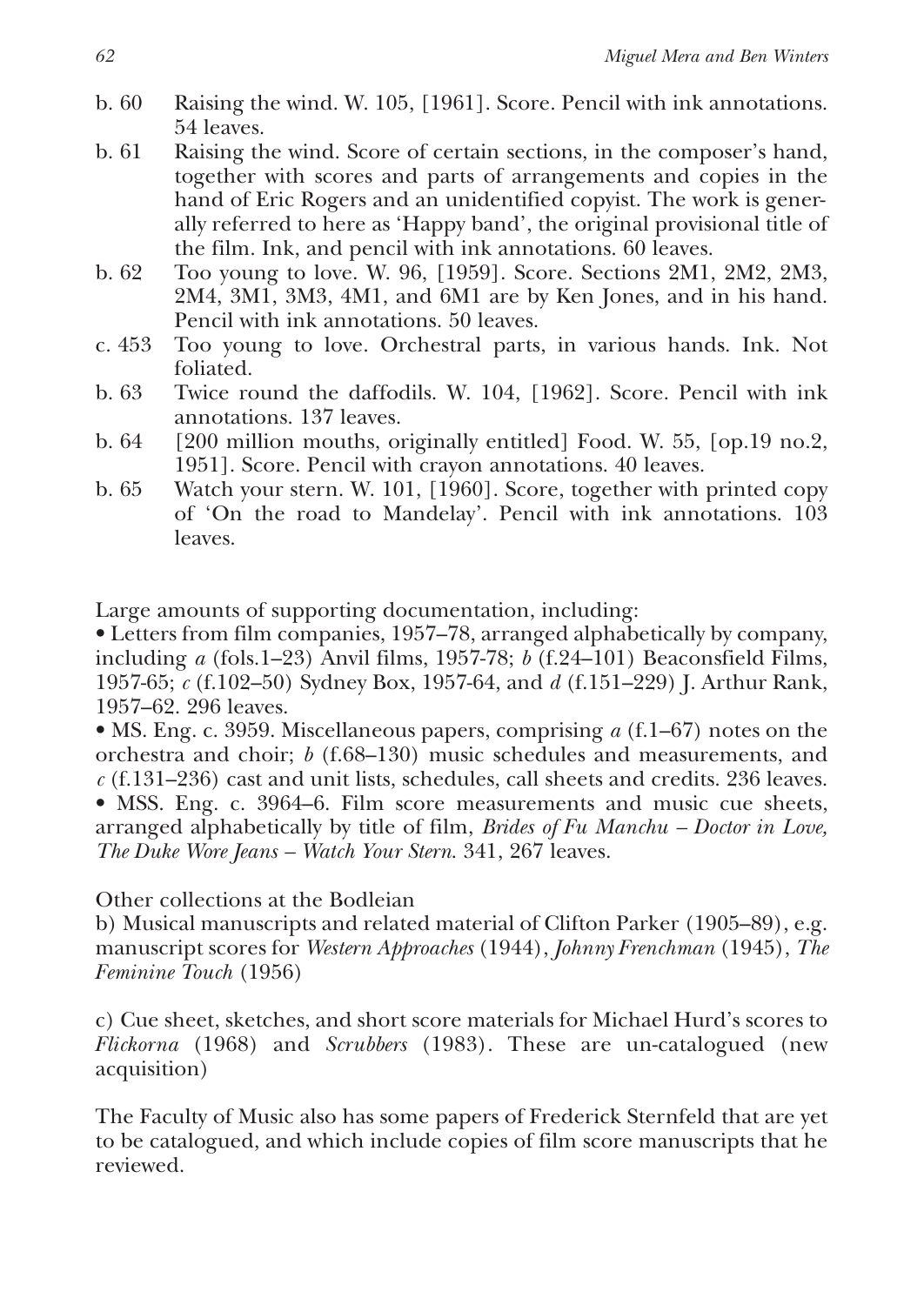## **2.9 University of York, Mischa Spoliansky Archive**

The Mischa Spoliansky Archive comprises: film scores in manuscript (but no individual instrumental parts); related manuscript sketches; cue sheets; correspondence; 78 rpm discs (some glass discs, the majority shellac); a few 45rpm discs; and a few open reel (reel-to-reel) tapes, photographs, copies of posters and film publicity leaflets. The archive is currently on loan to a private researcher. The trustees of the archive are considering whether the collection might be transferred to the Akademie der Künste in Berlin.

The feature films for which scores — whole or part — exist are (in alphabetical order):

*Adam and Evelyn*; *The Best House in London*; *Car of Dreams*; *Don't take it to Heart*; *Dual in the Jungle*; *The Fox Hunt*; *The Ghost Goes West*; *The Happiest Days of your Life*; *Idol of Paris*; *Into the Blue*; *Jeannie*; *King Solomon's Mines*; *The Man from Morocco*; *The Man Who Worked Miracles*; *Meet Me at Dawn*; *Melba*; *Midnight Episode*; *Mr Emmanuel*; *Northwest Frontier*; *Paradise for Two*; *The Private Life of Don Juan*; *The River Jordan*; *Sanders of the River*; *Secret Mission*; *Stage Fright*; *Tell Me Tonight*; *Temptation Harbour*; *That Dangerous Age*; *Three Men and a Girl*; *Treasure Hunt*; *Turn the Key Softly*; *Victoria and her Hussar*; *Wanted for Murder*; *The Whole Truth*

## **2.10 University of Exeter, The Bill Douglas Centre for the History of Cinema and Popular Culture**

Silent cinema sheet music, cinema programmes and numerous 78, 33 and 45 recordings.

Don Boyd Collection: score for the unfilmed 'Manon Lescaut', correspondence on the score for *Sweet William*, and music cue sheets for 'Aria' and 'Lucia'.

James Mackay Collection: cue sheet for Derek Jarman's *The Garden* (1990).

## **3**. **Other Collections of Interest**

## **3.1 History of Advertising Trust**

• Johnny Johnston and Cliff Adams jingle collections (in tape and digital format)

## **3.2 Light Music Society & Library**

- Mostly printed sets of music for silent film
- A few manuscript sources (concert arrangement of *Reach for the Sky* by John Addison) and fragments of television music by Robert Sharples
- Library is not fully catalogued, and has recently received a new collection of 3,000 sets (though probably all printed music)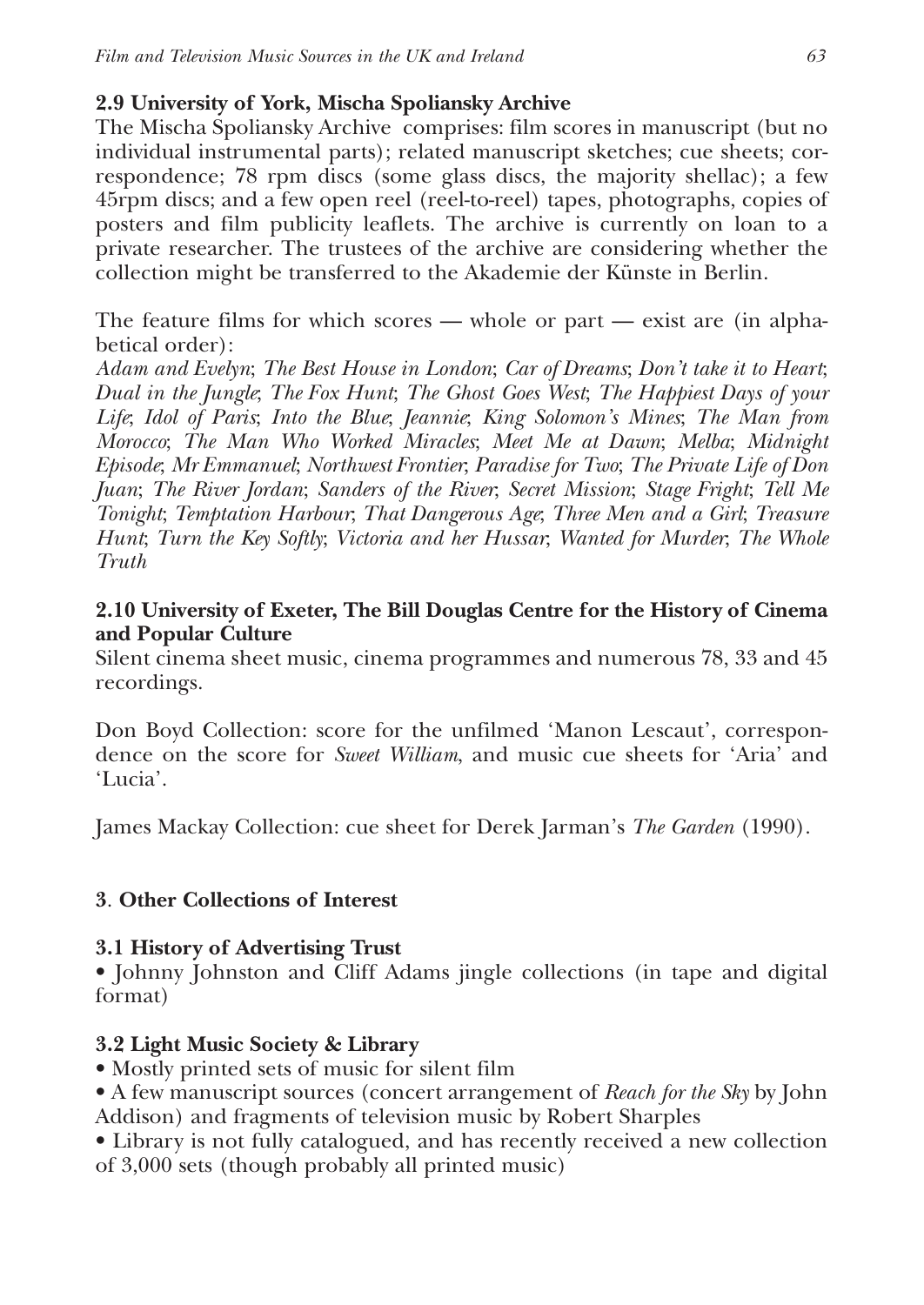## **3.3 Private Collections**

a) John Wilson (conductor and arranger)

• Photocopies of important Warner Bros. and MGM manuscript sources (*c*.50 full and short scores, and piano-conductor scores) of films such as *Gone with the Wind* (1939), *Kings Row* (1942), *Now Voyager* (1942) etc.

• 120 full score reconstructions of lost MGM film music, including numbers from *The Wizard of Oz* (1939)*, Singin' in the Rain* (1952), *High Society* (1956), *Seven Brides for Seven Brothers* (1954), and *Girl Crazy* (1943)

• Material owned by the conductor and film music promoter Charles Gerhardt, including papers from Max Steiner

b) Sylvia Budd

• Collection of Roy Budd film score manuscripts, including *Get Carter* (1971)

c) Norma Herrmann

• Collection of Bernard Herrmann materials including the autograph full score for Bernard Herrmann's *Psycho* (1960)*.*

## **3.4 Brittten-Pears Library**

Benjamin Britten film manuscripts.

*King's Stamp* (draft, score, and parts); *Coal Face* (draft, vocal part, typescript, and score); *How the Dial Works* (score and typescript); *Telegrams* (score and parts) *C.T.O. - The Story of the Central Telegraph Office* (draft and score); *The Tocher* (score); *Gas Abstract* (draft and score); *God's Chillun* (score); *Men Behind the Meters* (score); *Dinner Hour* (score); *Conquering Space* (score); *Sorting Office*; *Savings Bank* (score); *New Operator* (score); *of the Year* (parts); *Peace of Britain* (score); *Around the Village Green* (draft and score); *Swiss Telephone* (score); *Men of the Alps* (score); *Line to the Tschierva Hut* (score); *Message from Geneva* (score); *Four Barriers* (score); *Love from a Stranger* (draft); *The Way to the Sea* (draft and score); *Advance Democracy* (draft)

## **3.5 Huntley Film Archives**

A couple of items of interest to the film music researcher:

a) Film Number: 23678 | Decade: 1990s | Interview with Steve Dagger, composer of the music for the film, 'Still Crazy'.

b) Film Number: 8256 | Decade: 1950s | John Huntley explains how the music is recorded for the feature film *Hobson's Choice* (1954). Malcolm Arnold and his orchestra play along with the film in the television studio.

## **Abstract**

In recent years some institutions and libraries have accepted film/TV scores into their collections, while many other relevant sources useful to the screen music scholar exist in private collections and archives. In recognition of the difficulty in locating these valuable research resources, and the danger of them disappearing altogether, the authors have undertaken a scoping study